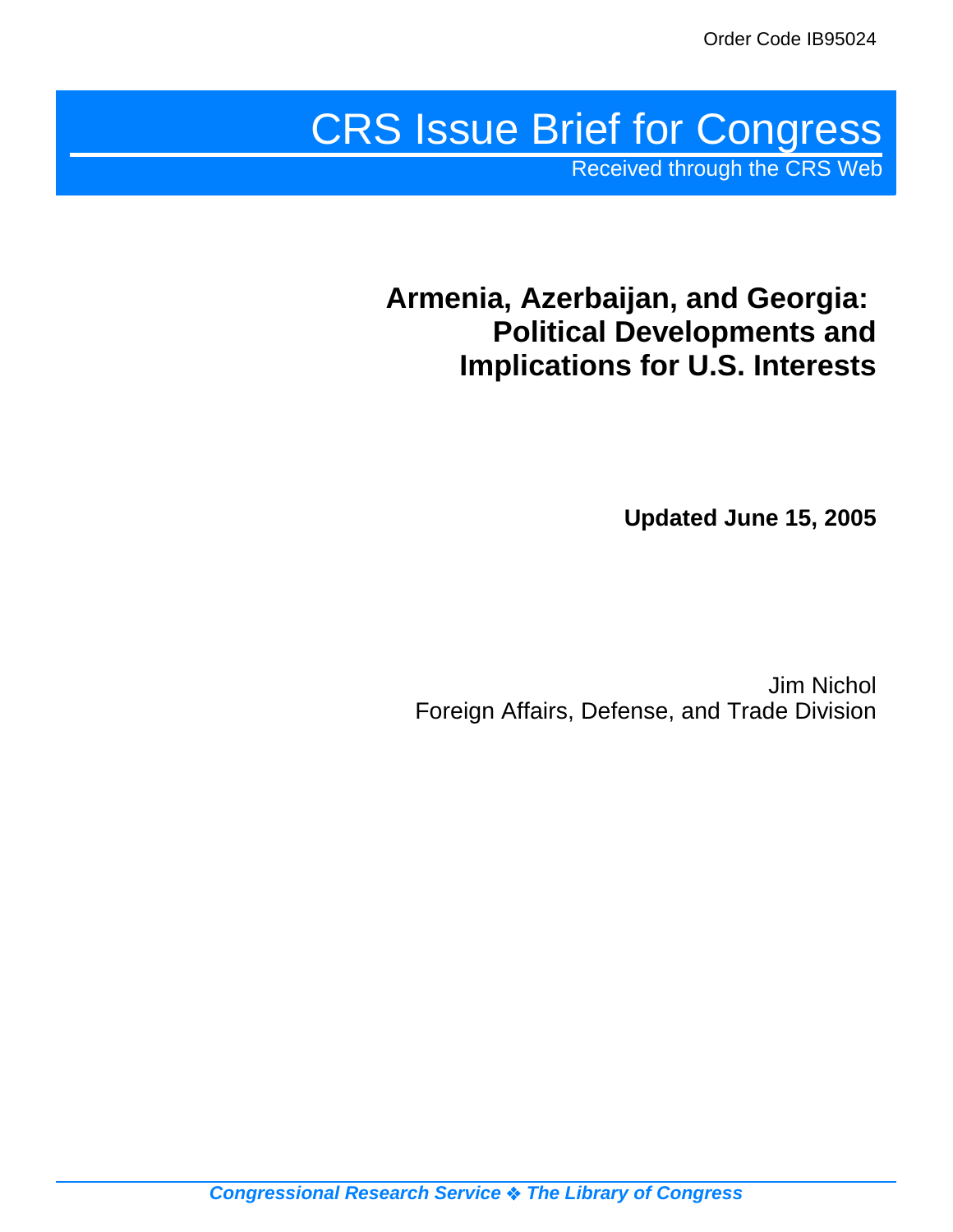## **CONTENTS**

**SUMMARY** 

MOST RECENT DEVELOPMENTS

BACKGROUND AND ANALYSIS

Overview of U.S. Policy Concerns Post-September 11 Operations in Iraq

Obstacles to Peace and Independence Regional Tensions and Conflicts Nagorno Karabakh Conflict Civil and Ethnic Conflict in Georgia Economic Conditions, Blockades, and Stoppages Democratization Problems Armenia Azerbaijan Georgia

The South Caucasus's External Security Context Russian Involvement in the Region Military-Strategic Interests Caspian Energy Resources The Protection of Ethnic Russians and "Citizens" The Roles of Turkey, Iran, and Others

#### U.S. Aid Overview

U.S. Security Assistance

U.S. Trade and Investment Energy Resources and U.S. Policy

**LEGISLATION**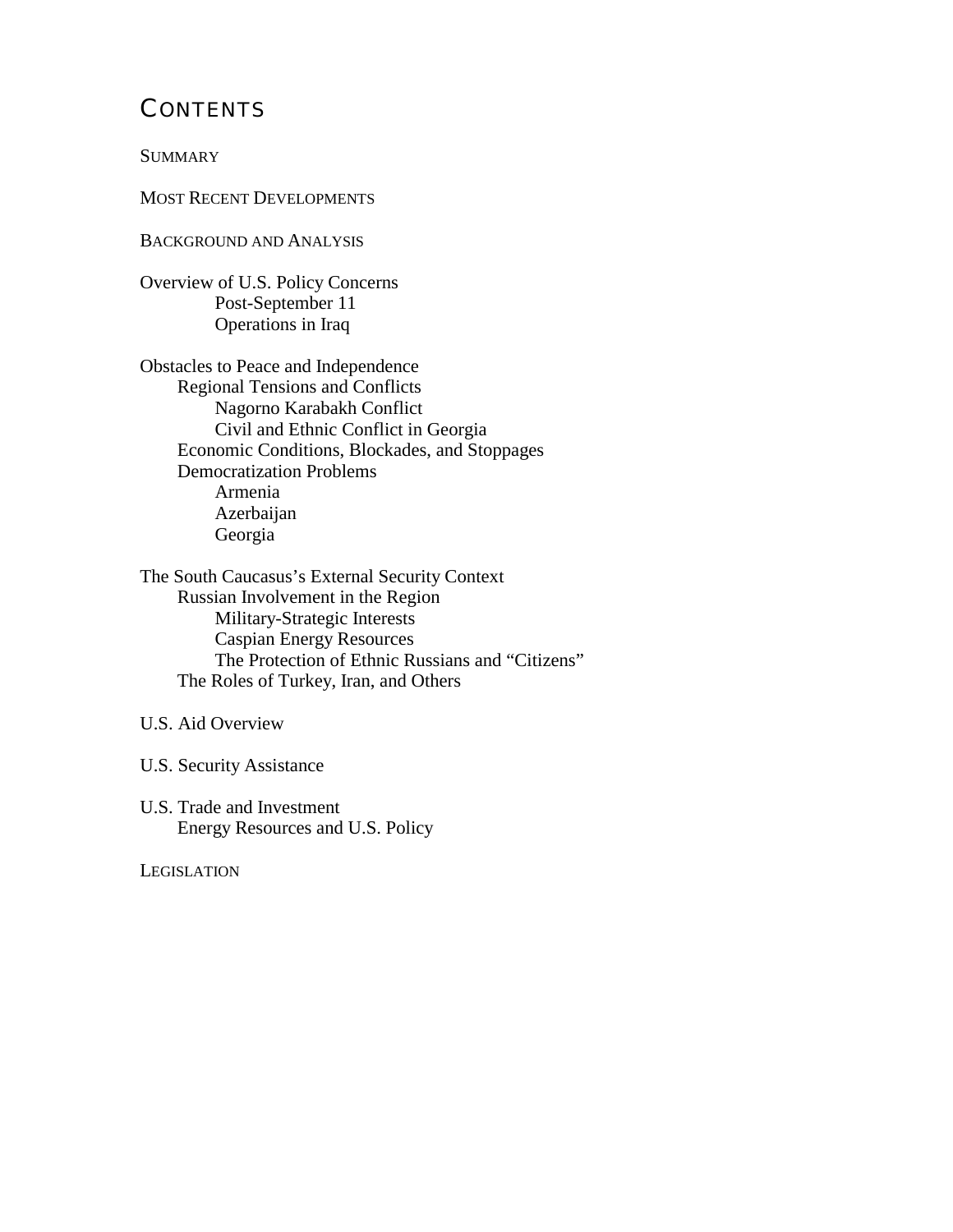## Armenia, Azerbaijan, and Georgia: Political Developments and Implications for U.S. Interests

## **SUMMARY**

The United States recognized the independence of all the former Soviet republics by the end of 1991, including the South Caucasus states of Armenia, Azerbaijan, and Georgia. The United States has fostered these states' ties with the West in part to end the dependence of these states on Russia for trade, security, and other relations. The United States has pursued close ties with Armenia to encourage its democratization and because of concerns by Armenian-Americans and others over its fate. Close ties with Georgia have evolved from U.S. contacts with its pro-Western leadership. The Bush Administration supports U.S. private investment in Azerbaijan's energy sector as a means of increasing the diversity of world energy suppliers and encourages building multiple energy pipelines to world markets. The United States has been active in diplomatic efforts to end conflicts in the region, many of which remain unresolved.

The FREEDOM Support Act (P.L. 102- 511) provides the major authorization for assistance to the Eurasian states for humanitarian needs, democratization, creation of market economies, trade and investment, and other purposes. Section 907 of the act prohibits most U.S. government-to-government aid to Azerbaijan until its ceases blockades and other offensive use of force against Armenia. This provision has been partly altered over the years to permit humanitarian aid and democratization aid, border security and customs support to promote non- proliferation, Trade and Development Agency aid, Overseas Private Investment Corporation insurance, Eximbank financing, and Foreign Commercial Service activities.

In the aftermath of the September 11, 2001 terrorist attacks on the United States, the Administration appealed for a national security waiver of the prohibition on aid to Azerbaijan, in consideration of Azerbaijan's assistance to the international coalition to combat terrorism. In December 2001, Congress approved foreign appropriations for FY2002 (P.L. 107-115) that granted the President authority to waive Section 907, renewable each calendar year under certain conditions. President Bush exercised the waiver most recently on January 13, 2005.

As part of the U.S. Global War on Terrorism, the U.S. military in May 2002 began providing security equipment and training to help Georgia combat terrorist groups in its Pankisi Gorge area and elsewhere in the country. Azerbaijani and Georgian troops participate in stabilization efforts in Afghanistan and Iraq, and Armenian personnel serve in Iraq.

Consolidated Appropriations for FY2005, including Foreign Operations (P.L. 108-447, signed into law on December 8, 2004), provides \$205 million in FREEDOM Support Act (FSA) assistance to the South Caucasus states. The Conference managers (H.Rept.108-792) direct \$75 million in FSA funding for Armenia (\$13 million above the budget request), \$38 million for Azerbaijan, and \$92 million for Georgia (\$2 million above the budget request). The managers call for at least \$3 million to be "provided to address ongoing humanitarian needs in Nagorno Karabakh." Among other foreign assistance, \$8 million is provided for Armenia, \$8 million for Azerbaijan, and \$12 million for Georgia for Foreign Military Financing.

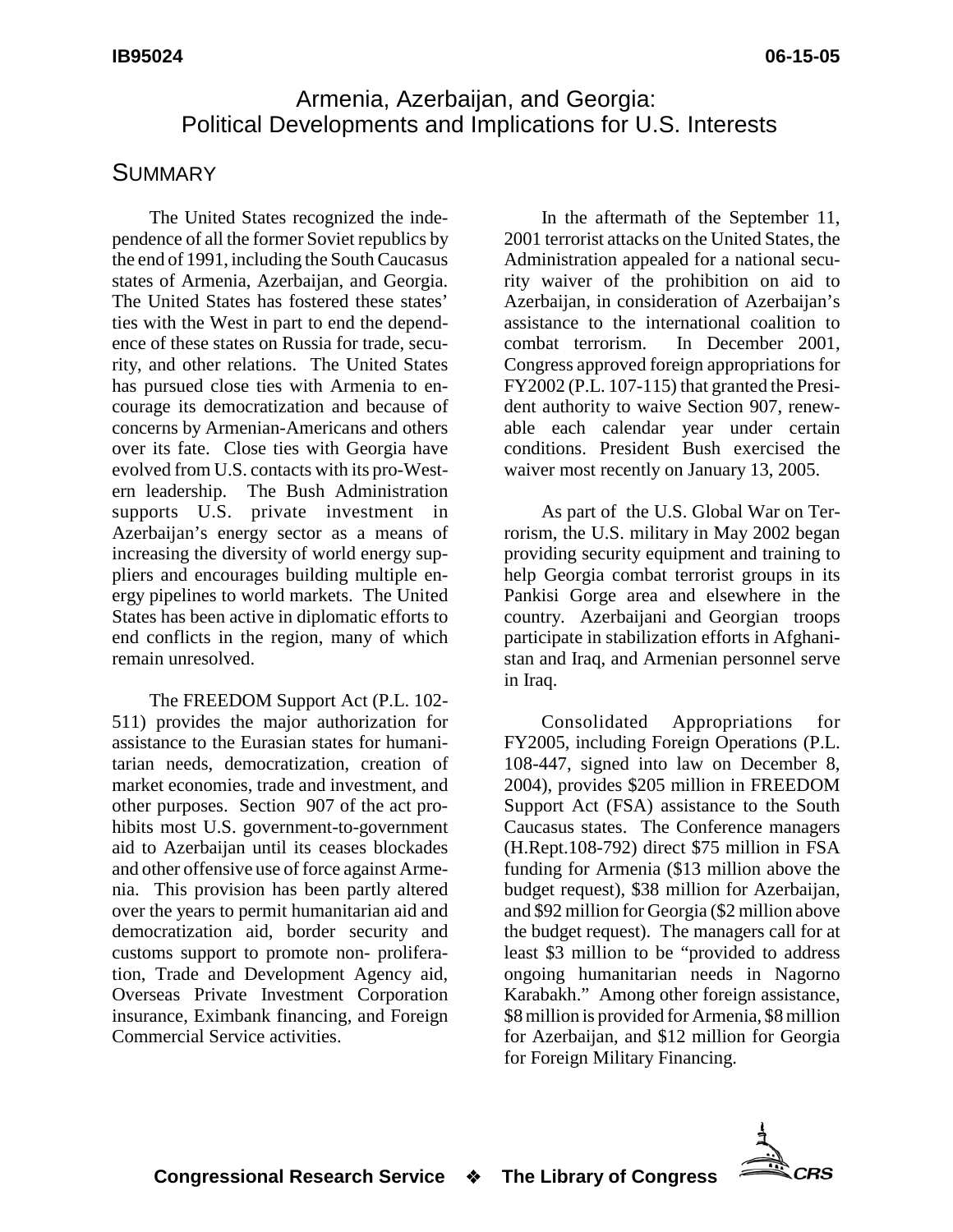## MOST RECENT DEVELOPMENTS

On June 4, 2005, the first legal opposition rally since the troubled 2003 presidential election took place in the heart of Baku, Azerbaijan's capital. About 10,000 protestors some of whom held pictures of President Bush — called for Azerbaijan's president to resign and for democratic legislative elections later in the year. The rally was permitted following U.S. and other international criticism of a harsh government crackdown on opposition protesters on May 21.

In early June, Georgian officials protested statements by the Moscow Mayor's office that it was sending military-related assistance to Georgia's breakaway South Ossetia. Georgia asserted that such aid violates international law, as well as Russia's role as "peacekeeper" under ceasefire accords.

## BACKGROUND AND ANALYSIS

Armenia, Azerbaijan, and Georgia are located south of the Caucasus Mountains that form part of Russia's borders (see **Figure 1**). The South Caucasus states served historically as a north-south and east-west trade and transport "land bridge" linking Europe to the Middle East and Asia, over which the Russian Empire and others at various times endeavored to gain control. In ancient as well as more recent times, oil and natural gas resources in Azerbaijan attracted outside interest. Although Armenia and Georgia can point to past autonomy or self-government, Azerbaijan was not independent before the 20th century. After the Russian Empire collapsed in 1917, all three states declared independence, but by early 1921 all had been re-conquered by Russia's Red (Communist) Army. They regained independence when the Soviet Union collapsed in 1991. (For background, see CRS Report RS20812*, Armenia Update*; CRS Report 97-522, *Azerbaijan*; and CRS Report 97-727, *Georgia*.)

## **Overview of U.S. Policy Concerns**

By the end of 1991, the United States had recognized the independence of all the former Soviet republics. The United States pursued close ties with Armenia, because of its profession of democratic principles, and concerns by Armenian-Americans and others over its fate. The United States pursued close ties with Georgia after Eduard Shevardnadze, formerly a pro-Western Soviet foreign minister, assumed power there in early 1992. Faced with calls in Congress and elsewhere for a U.S. aid policy for the Eurasian states, then-President George H.W. Bush sent the

| <b>The Caucasus Region: Basic Facts</b>                  |  |  |  |  |  |
|----------------------------------------------------------|--|--|--|--|--|
|                                                          |  |  |  |  |  |
| <b>Area:</b> The region is slightly larger than Syria:   |  |  |  |  |  |
| Armenia is 11,620 sq. mi.; Azerbaijan is                 |  |  |  |  |  |
| 33,774 sq. mi.; Georgia is 26,872 sq. mi.                |  |  |  |  |  |
| <b>Population:</b> 16.1 million, similar to Netherlands; |  |  |  |  |  |
| Armenia: 3.2 m.; Azerbaijan: 8.3 m.;                     |  |  |  |  |  |
| Georgia: 4.6 m. (Economist Intelligence                  |  |  |  |  |  |
| Unit and regional governments, 2004                      |  |  |  |  |  |
| est.)                                                    |  |  |  |  |  |
| <b>GDP:</b> \$17.6 billion; Armenia: \$3.7 b.;           |  |  |  |  |  |
| Azerbaijan: \$8.5 b.; Georgia: \$5.4 b.                  |  |  |  |  |  |
| (EIU and regional governments, 2004                      |  |  |  |  |  |
| est., market exchange rate)                              |  |  |  |  |  |
|                                                          |  |  |  |  |  |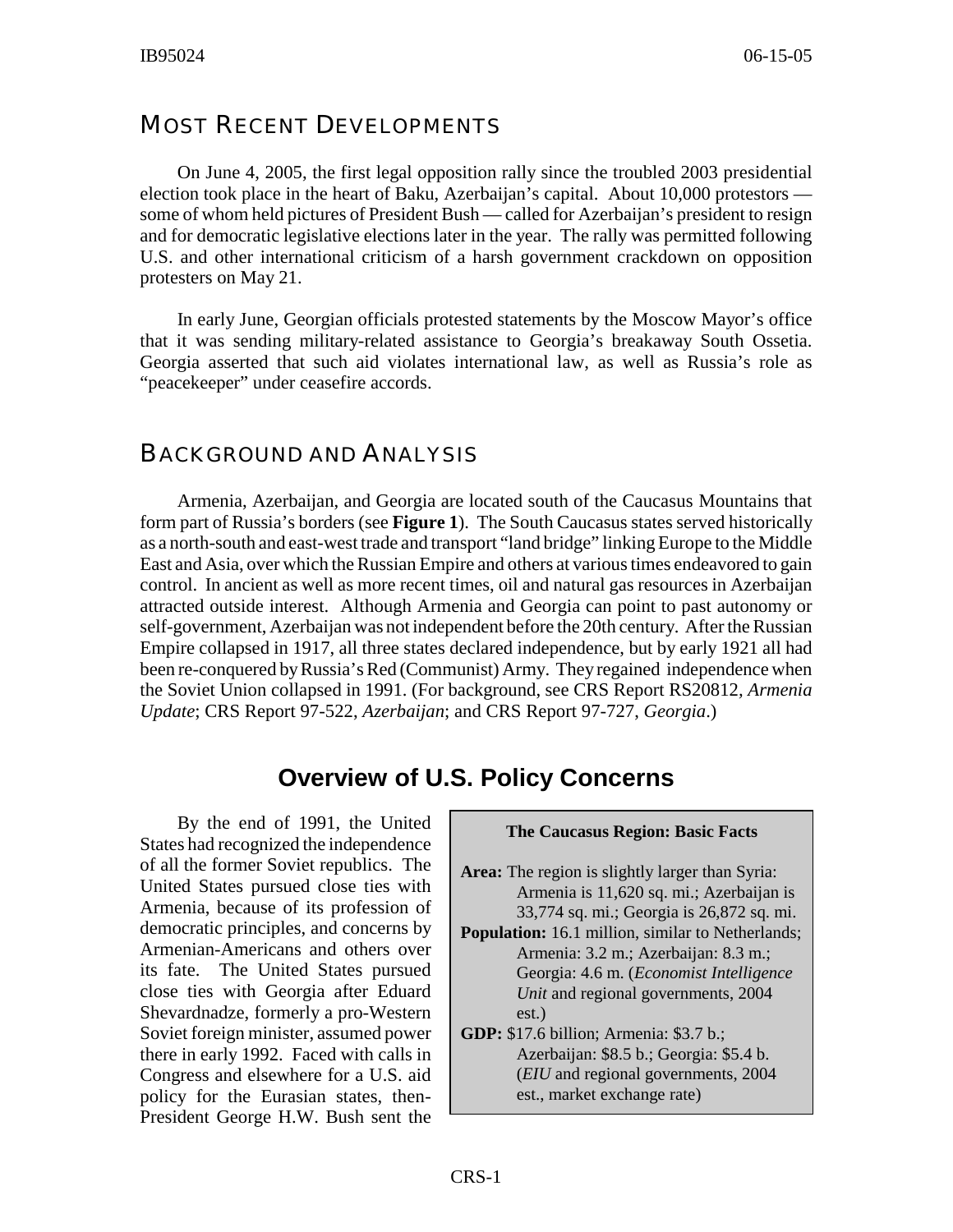FREEDOM Support Act to Congress, which was signed with amendments into law in October 1992 (P.L. 102-511).

U.S. policy toward the South Caucasus states includes promoting the resolution of the Armenia-Azerbaijan conflict over Azerbaijan's breakaway Nagorno Karabakh (NK) region, and Georgia's conflicts with its breakaway regions of Abkhazia and South Ossetia. Successive U.S. Special Negotiators for NK and Eurasian Conflicts have helped in various ways to settle these conflicts. Congressional concerns about the NK conflict led to the inclusion of Section 907 in the FREEDOM Support Act, which prohibits U.S. governmentto-government assistance to Azerbaijan, except for non-proliferation and disarmament activities, until the President determines that Azerbaijan has taken "demonstrable steps to cease all blockades and other offensive uses of force against Armenia and NK" (on waiver authority, see below). Provisions in FY1996, FY1998, and FY1999 legislation eased the prohibition by providing for humanitarian, democratization, and business aid exemptions.

Some observers argue that developments in the South Caucasus region are largely marginal to global anti-terrorism and to U.S. interests in general. They urge great caution in adopting policies that will heavily involve the United States in a region beset by ethnic and civil conflicts. Other observers believe that U.S. policy now requires more active engagement in the South Caucasus. They urge greater U.S. aid and conflict resolution efforts to contain warfare, crime, smuggling, terrorism, and Islamic extremism and to bolster the independence of the states. Some argue that such enhanced U.S. relations also would serve to "contain" Russian and Iranian influence, and that close U.S. ties with Azerbaijan would benefit U.S. relations with other Islamic countries, particularly Turkey and the Central Asian states. They also point to the prompt support offered to the United States by the regional states in the aftermath of the September 11, 2001, attacks by Al Qaeda on the United States. Some argue that energy resources in the Caspian region are a central U.S. strategic interest, including because Azerbaijani and Central Asian oil and natural gas deliveries would lessen Western energy dependency on the Middle East (see below, *Energy Resources*).

**Post-September 11.** In the wake of September 11, 2001, U.S. policy priorities shifted toward global anti-terrorist efforts. In the South Caucasus, the United States obtained quick pledges from the three states to support Operation Enduring Freedom (OEF) in Afghanistan, including overflight rights and Azerbaijan's and Georgia's offers of airbase and other support. OEF was later expanded to Georgia (see below, *Security Assistance*). The State Department's *Patterns of Global Terrorism 2002* highlighted U.S. support for Azerbaijan's and Georgia's efforts to stop their territories from being used by international mujahidin and Chechen guerrillas to finance and supply Chechen and other terrorism.

Congressional attitudes toward Azerbaijan and Section 907 also shifted. Presidential waiver authority was added to Foreign Operations Appropriations for FY2002 (H.R. 2506; P.L. 107-115). The President may use the waiver authority if he certifies that U.S. aid supports U.S. counter-terrorism efforts, supports the operational readiness of the armed forces, is important for Azerbaijan's border security, and will not harm NK peace talks or be used for offensive purposes against Armenia. The waiver may be renewed annually, and sixty days after the exercise of the waiver authority, the President must report to Congress on the nature of aid to be provided to Azerbaijan, the status of the military balance between Armenia and Azerbaijan and the effects of U.S. aid on that balance, the status of peace talks between Armenia and Azerbaijan, and the effects of U.S. aid on those talks. Days after being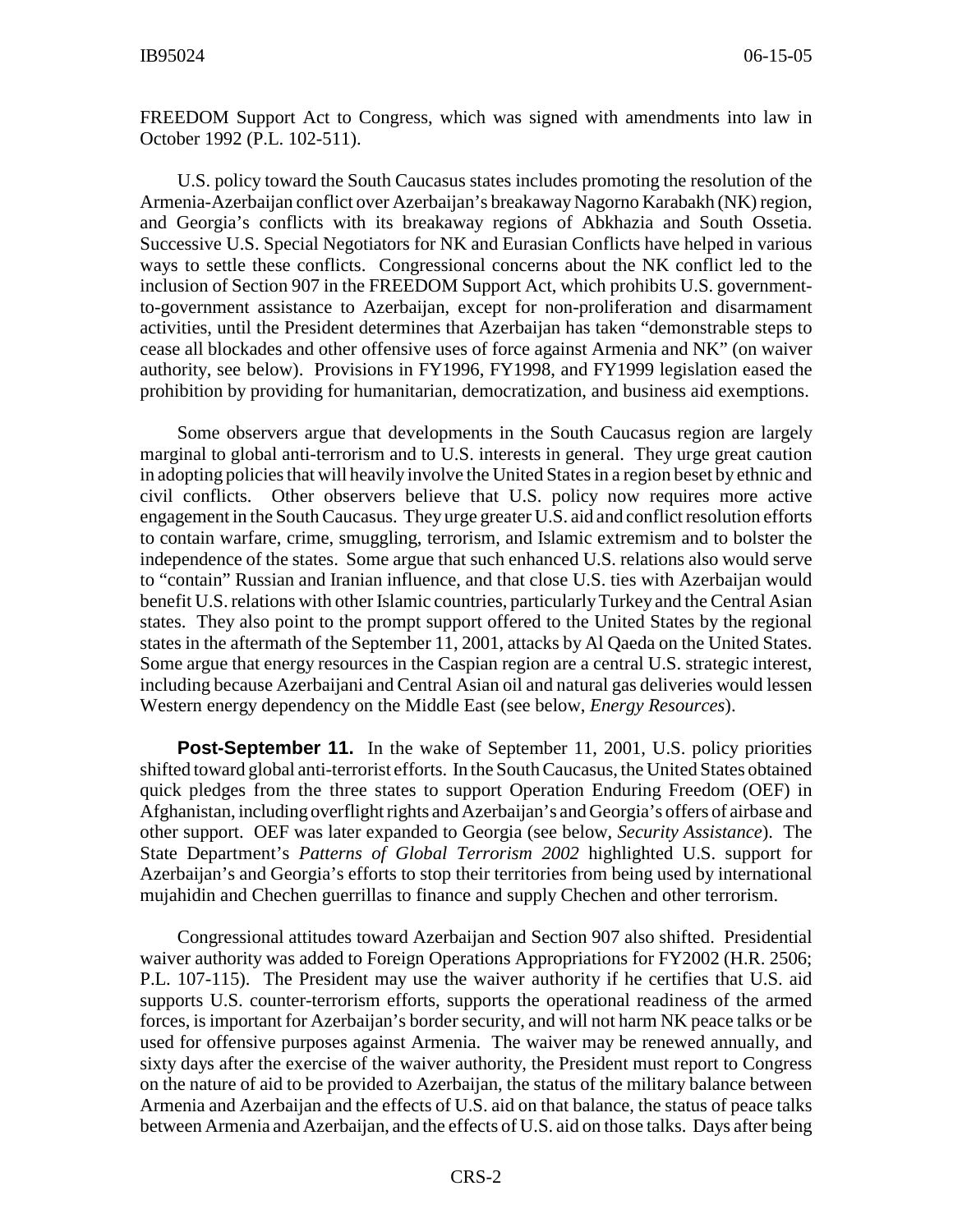signed into law, President Bush on January 25, 2002, exercised the waiver. The waiver most recently was exercised on January 13, 2005.

**Operations in Iraq.** Azerbaijan and Georgia were among the countries that openly pledged to support the U.S.-led Operation Iraqi Freedom (OIF), with both offering the use of their airbases, and to assist the United States in re-building Iraq. Both countries agreed to participate, subject to U.S. financial support, in the stabilization force for Iraq. In August 2003, both Azerbaijan (150 troops) and Georgia (69 troops) dispatched forces to Iraq. U.S. officials reportedly asked Azerbaijan and Georgia in April 2004 to bolster their troop contributions in the face of Spain's troop pullout. Georgia boosted its deployment to about 850 in March 2005, making it among the top ten contributors. Azerbaijan has raised concerns about the welfare of an estimated 300,000-900,000 Turkic speakers in Iraq it considers Azerbaijani, as has Armenia about the safety of 25,000 ethnic Armenians. In September 2004, the presidents of Poland and Armenia agreed that Armenian troops could serve with the Polish contingent in Iraq to carry out humanitarian work. The Armenian legislature approved the planned deployment, and 46 personnel left for Iraq in January 2005.

## **Obstacles to Peace and Independence**

#### **Regional Tensions and Conflicts**

Ethnic conflicts have kept the South Caucasus states from fully partaking in peace, stability, and economic development over the decade since the Soviet collapse, some observers lament. The countries are faced with on-going budgetary burdens of arms races and caring for refugees and displaced persons. Other costs of ethnic conflict include threats to bordering states of widening conflict and the limited ability of the region or outside states to fully exploit energy resources or trade/transport networks.

U.S. and international efforts to foster peace and the continued independence of the South Caucasus states face daunting challenges. The region has been the most unstable part of the former Soviet Union in terms of the numbers, intensity, and length of its ethnic and civil conflicts. The ruling nationalities in the three states are culturally rather insular and harbor various grievances against each other. This is particularly the case between Armenia and Azerbaijan, where discord has led to the virtually complete displacement of ethnic Armenians from Azerbaijan and vice versa. The main languages in the three states are dissimilar (also, those who generally consider themselves Georgians — Kartvelians, Mingrelians, and Svans — speak dissimilar languages). Few of the region's borders coincide with ethnic populations. Attempts by territorially based ethnic minorities to secede are primary security concerns in Georgia and Azerbaijan. Armenia and Azerbaijan view NK's status as a major security concern. The three major secessionist areas of NK, Abkhazia, and South Ossetia have failed to gain international recognition. NK relies on economic support from Armenia, and Abkhazia and South Ossetia from Russia.

**Nagorno Karabakh Conflict.** Since 1988, the separatist conflict in Nagorno Karabakh (NK) has resulted in up to 20,000 deaths, up to 1 million Azerbaijani refugees and displaced persons, and about 300,000 Armenian refugees. About 15-20% of Azerbaijan's territory, including NK, reportedly is controlled by NK Armenian forces. The OSCE's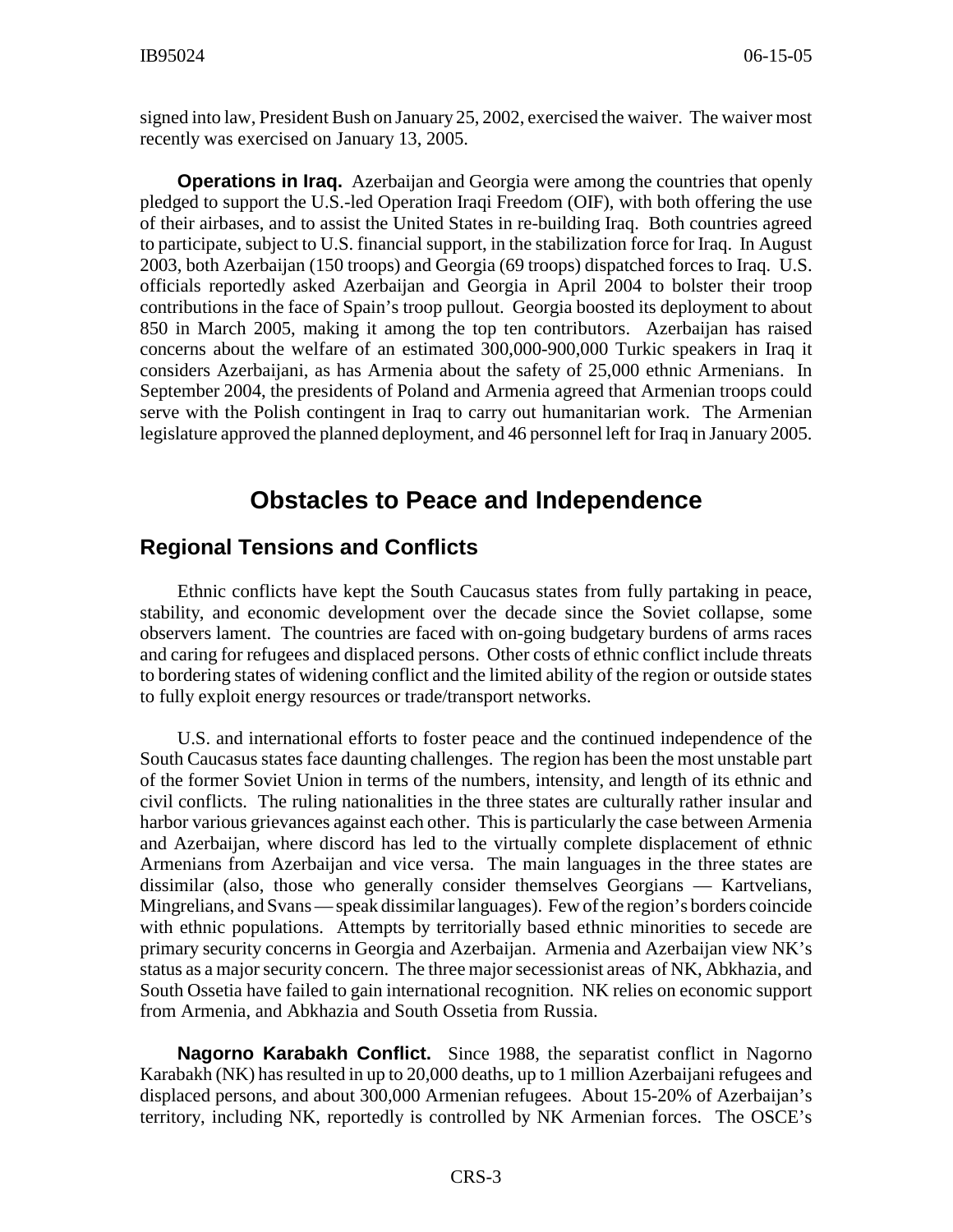"Minsk Group" of concerned member-states began talks in 1992. A U.S. presidential envoy was appointed to these talks. A Russian-mediated cease-fire was agreed to in May 1994 and was formalized by an armistice signed by the ministers of defense of Armenia and Azerbaijan and the commander of the NK army on July 27, 1994 (and reaffirmed a month later). The United States, France, and Russia co-chair meetings of the Minsk Group.

The Minsk Group reportedly has presented four proposals as a framework for talks, but a peace settlement has proved elusive. In late 1997, a new step-by-step peace proposal was recognized by the presidents of Azerbaijan and Armenia as a basis for further discussion. This led to protests in both countries and to the forced resignation of Armenian President Levon Ter-Petrosyan in early 1998. Heydar Aliyev in February 2001 stated that he had "turned down" and refused to discuss a late 1998 Minsk Group proposal embracing elements of a comprehensive settlement. The assassination of Armenian political leaders in late 1999 set back the peace process. In 2001, the two presidents attended talks in Key West, Florida, and then met with President Bush, highlighting early Administration interest in a settlement. In January 2003, Armenia's President, Robert Kocharyan, proclaimed that its peace policy rested on three pillars: a "horizontal" — instead of hierarchical — relationship between NK and Azerbaijan; a secure land corridor between Armenia and NK; and security guarantees for NK's populace. Armenian Foreign Minister Oskanyan in October 2004 stated that the continued occupation of NK border areas was necessary leverage to convince Azerbaijan to agree to NK's status as a "common state," and that there could be no compromise on this status, since "every inch of Armenia is priceless, including Karabakh." In January 2005, media in both countries reported progress in talks on a "hybrid" peace plan involving the return of most NK border areas prior to a referendum in NK on its status.

**Civil and Ethnic Conflict in Georgia.** Several of Georgia's ethnic minorities stepped up their dissidence, including separatism, in the late 1980s and early 1990s, resulting in the loss of central government control over the regions of South Ossetia and Abkhazia. President Saakashvili in his January 2004 inaugural address proclaimed his responsibility to re-integrate these regions into Georgia. Some observers have argued that Russia's increasing controls over South Ossetia and Abkhazia have transformed the separatist conflicts into essentially Russia-Georgia disputes (see also below, *Russia*).

**South Ossetia.** In 1989, the region lobbied for joining its territory with North Ossetia in Russia or for independence. Repressive efforts by former Georgian President Gamsakhurdia triggered conflict in 1990, reportedly leading to about 1,500 deaths. In June 1992, Russia brokered a cease-fire, and a "peacekeeping" force composed of Russian, Georgian, and Ossetian units has been stationed in South Ossetia (reportedly numbering around 1,000 troops, including about 530 Russians, 300 South Ossetians, and until recently, 100-150 Georgians). A Joint Control Commission composed of OSCE, Russian, Georgian, and North and South Ossetian emissaries was formed to promote a settlement of the conflict. Relations with Georgia deteriorated following a contentious "presidential" election in South Ossetia in late 2001, won by Russian citizen and St. Petersburg resident Eduard Kokoyev (also spelled Kokoiti), who had run on a platform of "associating" the region with Russia. According to some estimates, some 25,000 ethnic Ossetians and 20,000 ethnic Georgians reside in the now largely vacant region.

President Saakashvili increased pressure on South Ossetia in 2004 by tightening border controls. He also reportedly sent several hundred police, military, and intelligence personnel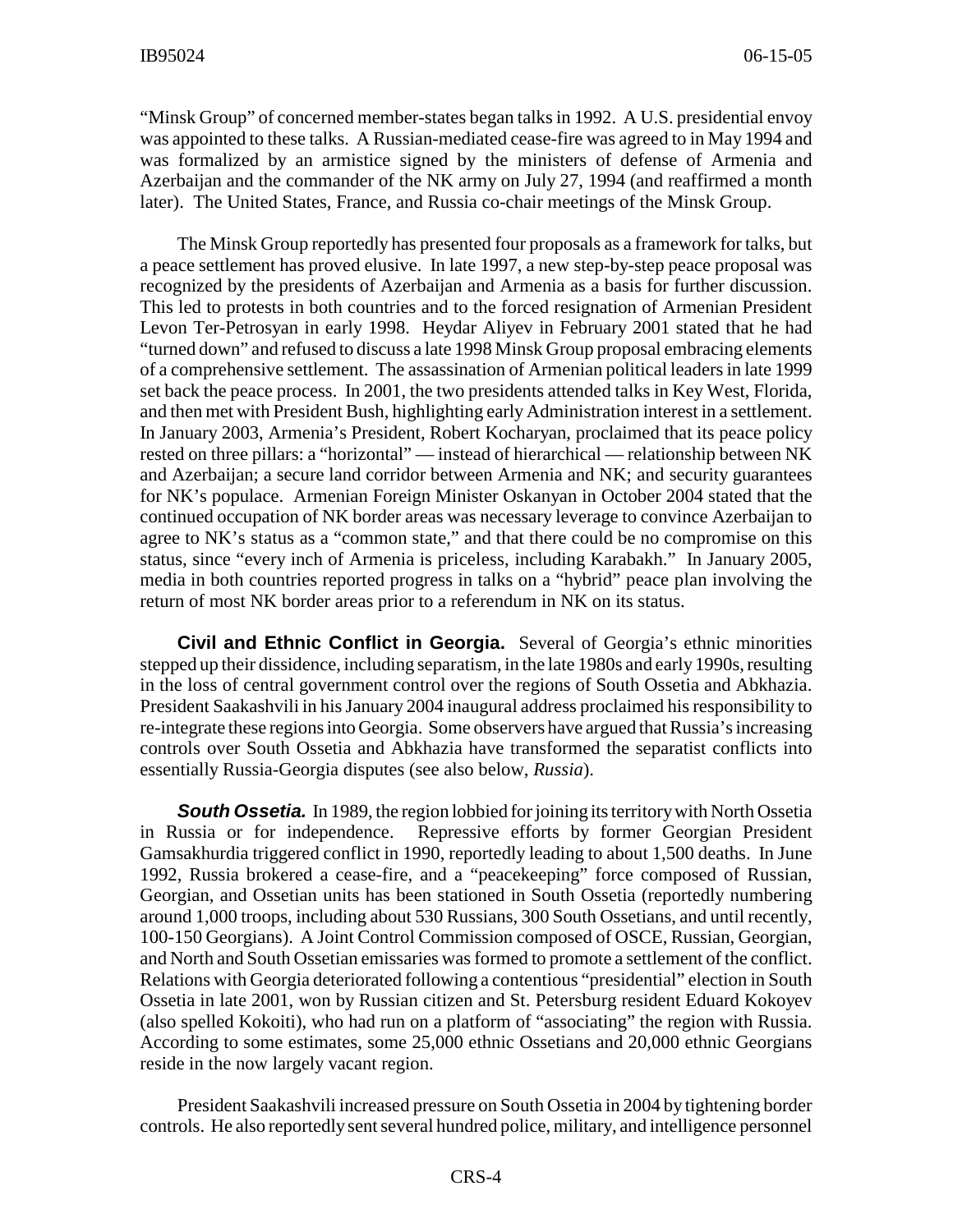into the region. Georgia maintained that it was only bolstering its peacekeeping contingent up to the limit of 500 troops, as permitted by the cease-fire agreement, and stated that these peacekeepers were preventing smuggling and guarding ethnic Georgian villages. Georgian guerrilla forces also reportedly entered the region. Allegedly, Russian defense and security officers assisted several hundred paramilitary elements from Abkhazia, Transnistria, and Russia to enter the region. Following inconclusive clashes, both sides by late 2004 ostensibly had pulled back most undeclared forces. Saakashvili announced a new peace plan for South Ossetia in January 2005 that provided substantial autonomy and quotas for Ossetian representation in federal branches of power. Kokoiti rejected the plan, asserting that South Ossetia was already independent.

**Abkhazia.** In July 1992, Abkhazia's legislature declared the region's effective independence from Georgia, prompting Georgian national guardsmen to attack the region. In October 1992, the U.N. Security Council (UNSC) approved the first U.N. observer mission to a Eurasian state, termed UNOMIG, to help the parties reach a settlement. Russian and North Caucasian "volunteer" troops that reportedly made up the bulk of Abkhaz separatist forces routed Georgian forces, leading in April 1994 to agreement by the two sides on a framework for a political settlement and the return of refugees. A Quadripartite Commission (QC) was set up to discuss repatriation. Russian troops (acting as CIS "peacekeepers") were deployed in a security zone along the Inguri River that divides Abkhazia from the rest of Georgia. The conflict resulted in about 10,000 deaths and over 200,000 displaced persons, mostly ethnic Georgians.

In late 1997, the sides agreed to set up a Coordinating Council to discuss cease-fire maintenance and refugee, economic, and humanitarian issues. The QC meets periodically and addresses grievances not considered by the Coordinating Council, which Abkhazia has boycotted since 2001. These talks have been supplemented by other discussions between Abkhaz and Georgian representatives. The U.S. Special Negotiator for NK and Eurasian Conflicts works with the U.N. Secretary General, his Special Representative, and other Friends of Georgia (France, Germany, Russia, the United Kingdom, and Ukraine) to facilitate a peace settlement. A "New Friends of Georgia" group was formed by Bulgaria, Estonia, Latvia, Lithuania, Poland, and Romania in early 2005 to advocate increased EU and NATO involvement in Georgia, including in settling conflicts. Sticking points between the two sides have included Georgia's demand that displaced persons be allowed to return to Abkhazia, after which an agreement on broad autonomy for Abkhazia may be negotiated. The Abkhazians have insisted upon recognition of their effective independence as a precondition to large-scale repatriation. Since 2002, Abkhaz authorities have refused to consider a draft negotiating document prepared by the U.N. and the Friends of Georgia. They also have balked at permitting some U.N.-trained Georgian and Abkhaz police to patrol the Gali district (where many Georgians formerly resided) and in mid-June 2005 refused permission for an U.N. human rights office in Gali.

*Ajaria.* Aslan Abashidze had controlled the semi-independent Ajaria region since 1991 and had long resisted many of Shevardnadze's attempts to establish central authority over the region. After being elected as Georgia's president in January 2004, Saakashvili called for the region to submit to central government authority. Saakashvili successfully appealed for the allegiance of many Georgian military and police elements in the region, and they abandoned loyalty to Abashidze. Russia offered sanctuary to Abashidze and flew him to Moscow on May 6, 2004.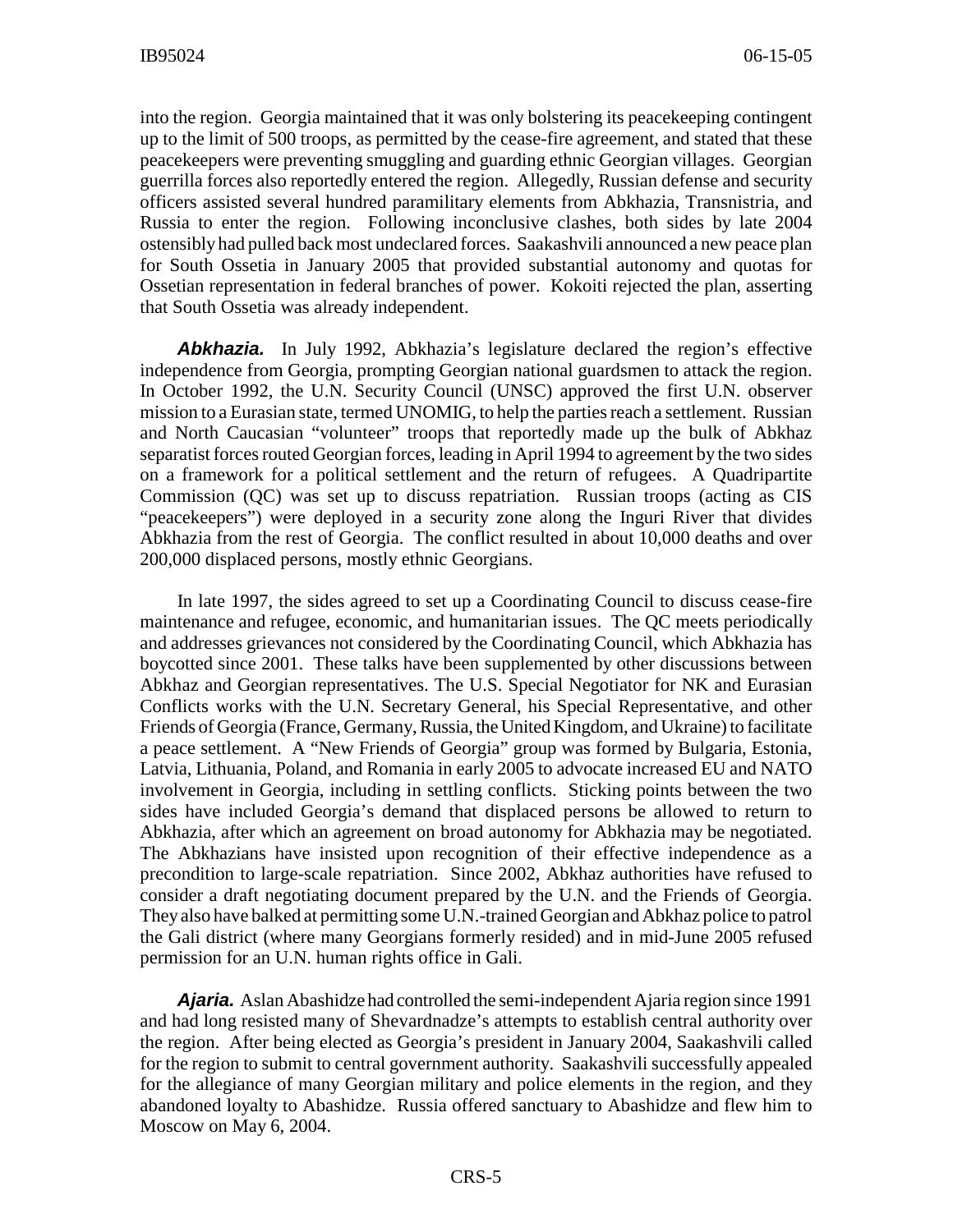#### **Economic Conditions, Blockades, and Stoppages**

The economies of all three South Caucasus states greatly declined in the early 1990s, affected by the dislocations caused by the breakup of the Soviet Union, conflicts, trade disruptions, and the lingering effects of the 1988 earthquake in Armenia. Although gross domestic product (GDP) began to rebound in the states in the mid-1990s, the economies remain fragile. Investment in oil and gas resources and delivery systems has fueled economic growth in Azerbaijan in recent years. Armenia's GDP was about \$1,160 per capita, Azerbaijan's about \$1,020, and Georgia's about \$1,200 (*Economist Intelligence Unit* and regional governments, 2004 estimates, market exchange rates). Widespread poverty and regional conflict have contributed to high emigration from all three states, and remittances from these emigres provide major support for the remaining populations.

Transport and communications obstructions and stoppages have severely affected economic development in the South Caucasus and stymied the region's emergence as an East-West and North-South corridor. Since 1989, Azerbaijan has obstructed railways and pipelines traversing its territory to Armenia. These obstructions have had a negative impact on the Armenian economy, since it is heavily dependent on energy and raw materials imports. Turkey has barred U.S. shipments of aid through its territory to Armenia since March 1993. P.L. 104-107 and P.L. 104-208 mandated a U.S. aid cutoff (with a presidential waiver) to any country which restricts the transport or delivery of U.S. humanitarian aid to a third country, aimed at convincing Turkey to allow the transit to U.S. aid to Armenia. According to the U.S. Embassy in Baku, Azerbaijan's Nakhichevan exclave "is blockaded by neighboring Armenia," severing its "rail, road, or energy links to the rest of Azerbaijan." Iran has at times obstructed bypass routes to Nakhichevan. Georgia has cut off natural gas supplies to South Ossetia and Russia has at times cut off gas supplies to Georgia. Georgia severely restricts traffic from South Ossetia.

#### **Democratization Problems**

The organization *Freedom House* considers Armenia and Georgia as somewhat more democratic than Azerbaijan. It judges the former two as "partly free," and in 2004 downgraded Azerbaijan's status to "not free," in part because of abuses surrounding its 2003 presidential election (see below).

**Armenia.** Illustrating ongoing challenges to stability in Armenia, in October 1999, gunmen entered the legislature and opened fire on deputies and officials, killing the prime minister, the legislative speaker, and six others. The killings may have been the product of personal and clan grievances. Political infighting led President Robert Kocharyan in mid-2000 to appoint former Soviet dissident Andranik Margaryan as prime minister. In a February 2003 presidential election, none of the nine candidates on the ballot received a required 50% plus one of the vote, forcing a run-off in March by the top two candidates, Kocharyan and People's Party head Stepan Demirchyan (the murdered speaker's son). OSCE and PACE observers termed the campaign vigorous and largely peaceful, but concluded that the election did not meet international standards for a free and fair race, because of "widespread" ballot box stuffing, a lack of transparency in vote-counting, and other "serious" irregularities.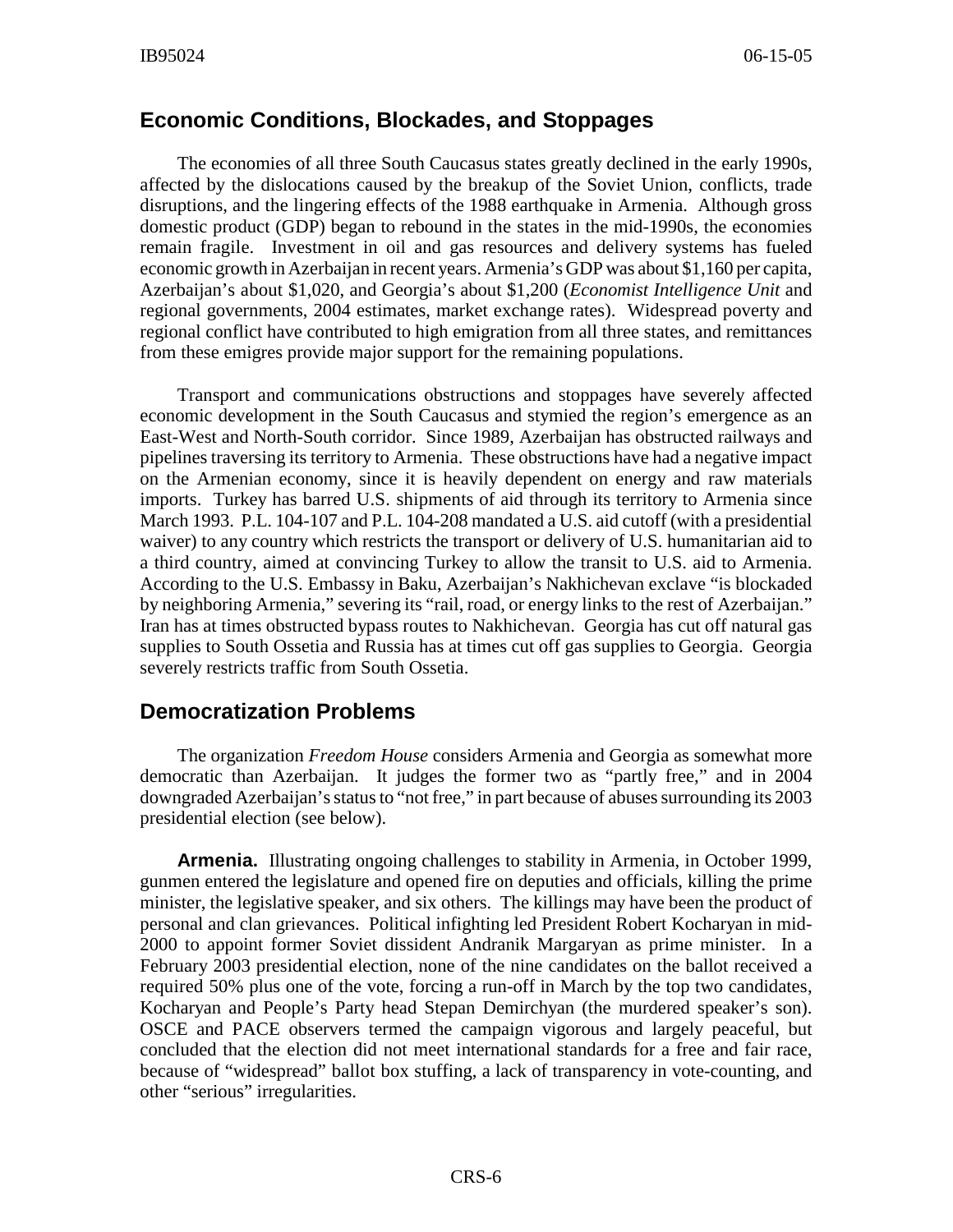On May 26, 2003, the Armenian Central Electoral Commission issued preliminary results for the legislative election and a constitutional referendum held the previous day. In the party list section of the voting (75 of 131 deputies were elected by party lists), six out of 21 parties running passed a 5% hurdle and won seats. Margaryan's Republican Party won about 25% of the votes, the opposition Justice bloc won 14% (led by Stepan Demirchyan), the pro-government Land of Laws Party won 12%, pro-government Dashnaktsutiun won 10%, the opposition National Unity Movement won 10%, and the pro-government United Labor Party won 5%. Many seats in individual constituency races were won by independents. The OSCE said that the election was "less flawed than the recent presidential poll, but still fell short of international standards." Proposed constitutional changes, including those urged by the Council of Europe (COE), failed to be approved by the voters, allegedly in part because of a poor government effort to inform the public about the proposed changes (in June 2005, the Venice Commission of COE is expected to begin to review newly proposed constitutional changes).

Oppositionists in Armenia in early 2004 stepped up their protests against the legitimacy of the 2003 presidential race. The runners-up in the presidential election, Demirchian and Artashes Geghamian (head of the National Unity Party) joined forces and urged nationwide civil disobedience until Kocharyan resigned. The government termed this advocacy a criminal attempt to change the constitutional order and in April 2004 raided the premises of the main opposition parties, arrested several dozen opposition activists, and forcibly broke up a demonstration. The U.S. State Department called on the government and opposition to peacefully resolve their disputes and termed the government actions "excessive and contrary to international standards." At its October 2004 meeting, PACE resolved that it remained disappointed by the government's delay in prosecuting those who orchestrated presidential election "fraud." Some of those detained in April have been released and others sentenced to prison terms.

**Azerbaijan.** Long-time ruler Heydar Aliyev suffered serious cardiac problems in April 2003 and was mostly in hospital up through the expiration of his presidential term. In what some critics termed a move to ensure a dynastic succession, the legislature convened on August 4 to confirm Ilkham as prime minister. In early October, the ailing Heydar Aliyev withdrew from a scheduled October 15, 2003, presidential election in favor of his son. Ilkham Aliyev handily won, beating seven other candidates with about 77% of the vote. Protests alleging a rigged vote resulted in violence, and spurred arrests of hundreds of alleged "instigators" of the violence. The State Department expressed "deep disappointment" with "serious deficiencies" in the election and "extreme concern" about post-election violence and "politically-motivated arrests." In February 2005, the OSCE issued a report that concluded that many of the dozens of post-election trials of oppositionists fell short of OSCE standards. PACE in March 2005 warned Azerbaijan that its membership status in the COE might be reevaluated if the problems of "political prisoners" and a flawed electoral code were not soon resolved. Days after this warning, Aliyev pardoned 114 prisoners, including 53 considered political prisoners by the COE. A legislative election is scheduled for November 2005.

**Georgia.** Georgia has experienced increased political instability in recent years. Polls before a November 2, 2003 legislative race and exit polling during the race suggested that the opposition National Movement (NM) and the United Democrats (UD) would win the largest shares of seats in the party list vote. Instead, official results gave the largest shares of seats to the pro-Shevardnadze "For a New Georgia" bloc and the Revival Party. The U.S.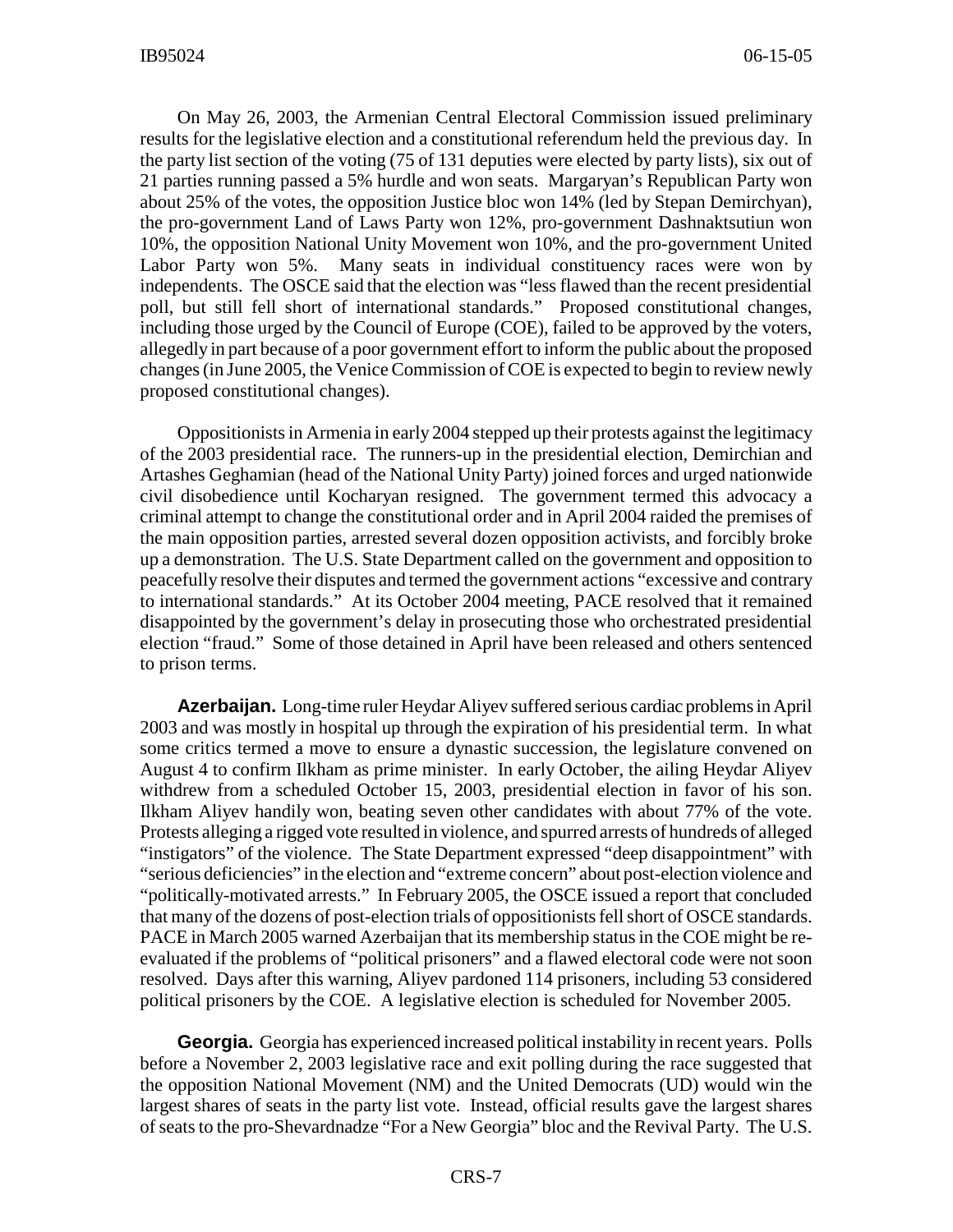State Department criticized "massive vote fraud" in Ajaria and other regions. Demonstrators launched a "rose revolution" that led to Shevardnadze's resignation on November 23. Russia and the United States appeared to cooperate diplomatically during the crisis to urge Georgians to abjure violence.

UD co-leader and outgoing legislative Speaker Nino Burjanadze assumed the interim presidency and appointed co-leader Zurab Zhvania as State Minister (to oversee the ministries). UD and NM agreed to co-sponsor NM head Saakashvili for a presidential election scheduled for January 4, 2004. Saakashvili received 96% of 2.2 million popular votes from a field of five candidates. OSCE observers judged the vote as freer and fairer than previous elections and as bringing Georgia closer to meeting democratic electoral standards. The legislature approved constitutional amendments in February 2004 that created the post of prime minister and confirmed Zhvania for the post (for background, see CRS Report RS21685, *Coup in Georgia*). Meeting with the visiting Saakashvili later that month, President Bush termed him "a strong friend, a friend with whom we share values," and hailed the rose revolution as "a powerful example to people around the world who long for freedom and long for honest government." After Zhvania's apparently accidental death in February 2005, his colleague Zurab Noghaideli was approved as prime minister.

President Bush visited Georgia on May 9-10, 2005, and praised its 2003 peaceful "rose revolution" for "inspiring democratic reformers" and freedom "from the Black Sea to the Caspian and to the Persian Gulf and beyond." He urged the peaceful settlement of separatist conflicts and cautioned that Georgia's integration into Euro-Atlantic institutions such as NATO depended on such an approach. He offered to "make a phone call or two" if Saakashvili asked him to help resolve the separatist conflicts but stressed that the United States could not impose a solution. He offered unspecified U.S. assistance so that Georgia may meet objectives necessary to join NATO. He also offered U.S. mediation on the issue of Russian military bases in Georgia and hailed as a hopeful sign Putin's assurances to him that Russia wanted to carry out its commitments to resolve the issue. Georgian President Mikheil Saakashvili hailed the Bush visit as marking "final proof that Georgia is an independent state with inviolable territory" and emphasized that the U.S.-Georgian "partnership" ultimately was based on "our shared belief in freedom" and was the reason Georgia had sent troops to Iraq to end "enslavement" there.

## **The South Caucasus's External Security Context**

#### **Russian Involvement in the Region**

After Vladimir Putin became president in 1999, Russia appeared to place great strategic importance on maintaining influence in the South Caucasus region. But although such efforts appeared initially successful, over the past few months several developments may have altered this assessment, including the "rose revolution" in Georgia, NATO's increased ties with Armenia, the completion of the Baku-Tbilisi-Ceyhan oil pipeline, Russia's concerns about security in its North Caucasus regions, and Russia's agreement to close its remaining military bases in Georgia.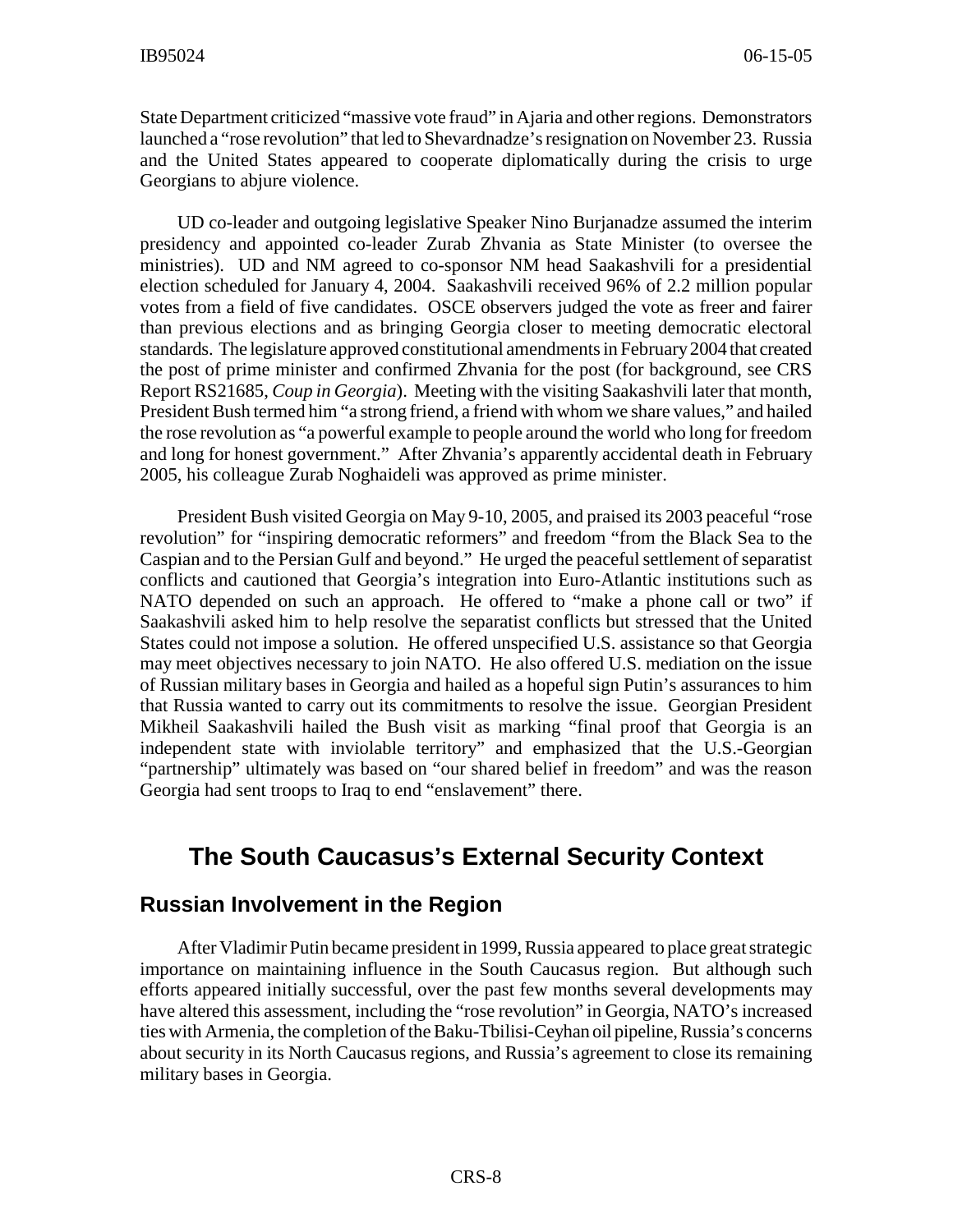At least until recently, Russia appeared to place the highest priority on exercising influence in the region in the military-strategic sphere, less on influence in the economic sphere, and a minimum on influence in the domestic political sphere, except for obtaining assurances on the treatment of ethnic Russians. Russia has viewed Islamic fundamentalism as a growing threat to the region, but has cooperated with Iran on some issues to counter Turkish and U.S. influence. Russia has tried to stop ethnic "undesirables," drugs, weapons, and other contraband from entering its borders, and to quash separatism in its North Caucasus areas while seemingly backing it in the South Caucasus. The states have responded in various ways to Russian overtures. Armenia has close security and economic ties with Russia, given its unresolved NK conflict and grievances against Turkey. Georgia has protested Russia's security actions against its breakaway Chechnya region, foot-dragging on closing military bases, and support to Abkhaz and South Ossetian separatists. Azerbaijan has been concerned about Russia's ties with Armenia.

**Military-Strategic Interests.** Russia's armed presence in the South Caucasus has been multifaceted, including thousands of military base personnel, "peacekeepers," and border troops. The first step by Russia in maintaining a military presence in the region was the signing of the Commonwealth of Independent States (CIS) Collective Security Treaty (CST) by Armenia, Russia, and others in 1992, which pledges the members to consult in the event of a threat to one or several members, and to provide mutual aid if attacked (Azerbaijan and Georgia withdrew in 1999). Russia also secured permission for two military bases in Armenia and four in Georgia. Armenia reportedly pays Russia to help guard the Armenian-Turkish border. The total number of Russian troops has been estimated at about 3,500 in Armenia and 5,000 in Georgia. Another 103,000 Russian troops are stationed nearby in the North Caucasus (*The Military Balance 2004-2005*). In 1993, Azerbaijan was the first Eurasian state to get Russian troops to withdraw, except at the Gabala radar site in northern Azerbaijan. (Giving up on closing the site, in January 2002 Azerbaijan signed a 10-year lease agreement with Russia permitting up to 1,500 troops at the site.) By October 1999, most Russian border troops had left Georgia. Armenia has argued that its Russian bases provide for regional stability by protecting it from attack. Russia has said that it has supplied weapons to Armenia, including S-300 missiles and Mig-29 fighters for air defense, to enhance Armenia's and NK's security.

Azerbaijan and Georgia have raised concerns about the spillover effects of Russia's military operations in Chechnya. In December 1999, the OSCE agreed to Georgia's request to send observers to monitor its border with Chechnya (later this monitoring was expanded to nearby border areas and included up to 144 monitors in the summer and 111 in the winter). These monitors notified authorities about hundreds of illegal border crossings and were regarded by many observers as helping to assuage Russian concerns by providing a more accurate picture of conditions and by discouraging crossings by armed rebels who might fear detection. In December 2004, Russia withheld its approval to extend the observer mandate, terming their help "ineffective." The United States on March 10, 2005, stated that it was "disappointed" by OSCE delays in discussing alternative means to monitor the borders, and the U.S. Senate that same day approved S.Res. 69 that called for continued border monitoring (see below, **Legislation**). In March 2005, the EU decided to send two staffers to assist its representative in Georgia but remained undecided on border monitoring aid.

After the September 11, 2001 terrorist attacks in the United States, Russia stepped up its claims that Georgia harbored Chechen terrorists (with links to al Qaeda) who used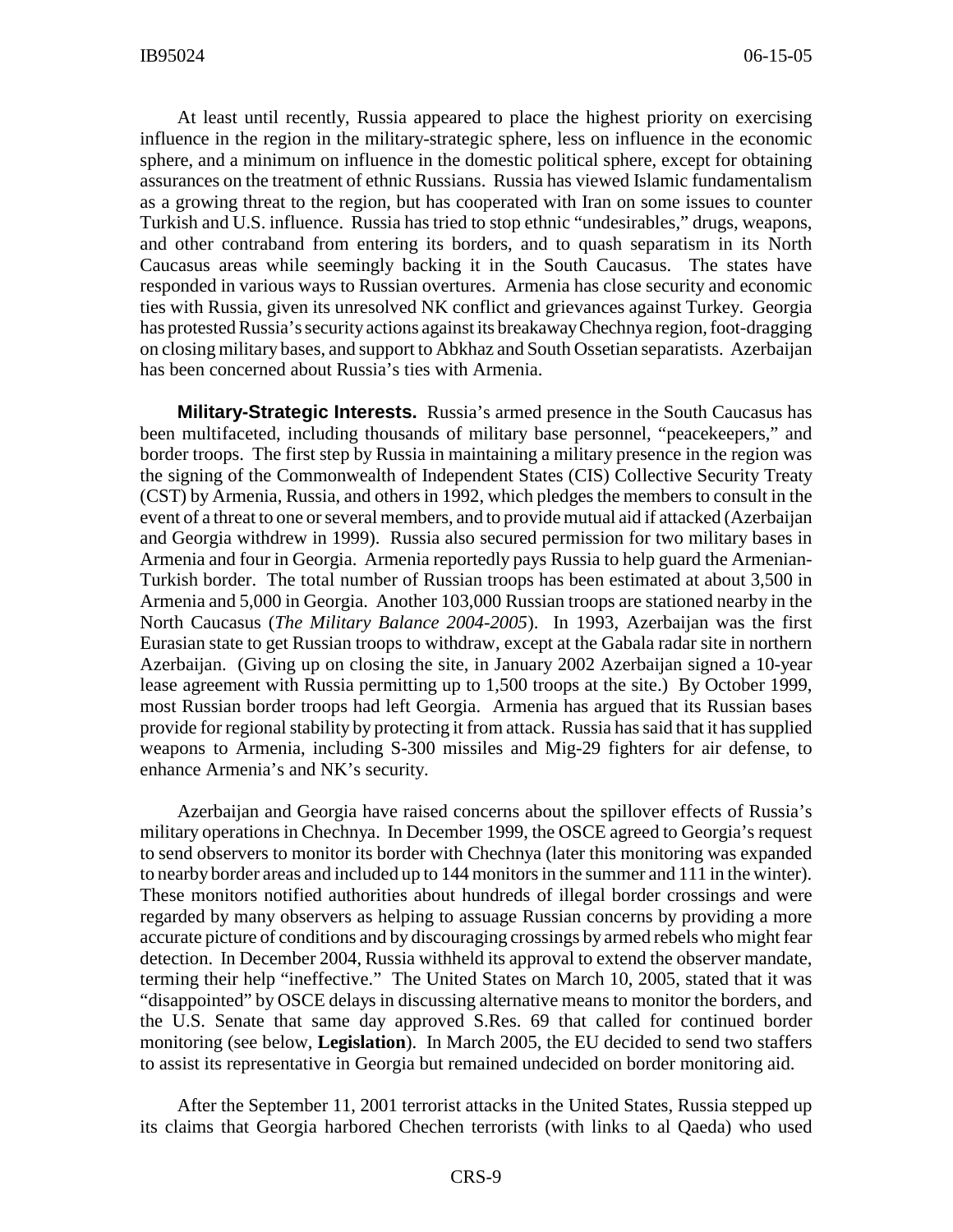Georgia as a staging ground for attacks into Chechnya. The United States expressed "unequivocal opposition" to military intervention by Russia inside Georgia. Georgia launched a policing effort in the Gorge and agreed with Russia to some coordinated border patrols in late 2002 that somewhat reduced tensions over this issue. In February 2004, Saakashvili reportedly pledged during a Moscow visit to combat "Wahabbis" (referring to Islamic extremists) in Georgia, including Chechen terrorists hiding in the Pankisi Gorge and international terrorists that Russia alleged had transited Georgia to fight in Chechnya (for background, see CRS Report RS21319, *Georgia's Pankisi Gorge*).

*Russia's Bases in Georgia.* In 1999 Russia and Georgia agreed to provisions of the adapted Conventional Armed Forces in Europe (CFE) Treaty calling for Russia to reduce weaponry at its four bases in Georgia, to close two of the bases (at Gudauta and Vaziani) by July 2001, and to complete negotiations during 2000 on the status of the other two bases (at Batumi and Akhalkalaki). The Treaty remains unratified by NATO signatories until Russia satisfies these and other conditions. Russia moved some weaponry from its bases in Georgia to Armenia, raising objections from Azerbaijan. On July 1, 2001, Georgia reported that Russia had turned over the Vaziani base. Russia declared in June 2002 that it had closed its Gudauta base, but that 320 troops would remain to support Russian "peacekeepers" taking leave at the base. Georgia objected to this stance. Russian Defense Minister Sergey Ivanov stated in June 2005 that there were about 2,500 Russian troops at the bases.

Putting pressure on Russia to abide by its commitments, the Georgian legislature in March 2005 passed a resolution calling for Russia to come to an agreement by mid-May on closing the bases by January 2006 or face various restrictions on base operations. This pressure, and perhaps the U.S. presidential visit, spurred Russia to come to an agreement with Georgia announced on May 30, 2005, setting 2008 as the deadline for closing the bases. Reportedly, the Russian base at Akhalkalaka will be closed by the end of 2007, and the base at Batumi will be closed during 2008. Paving the way for this agreement, President Putin on May 23 stated that Georgia had the sovereign right to request the base closures and that his military General Staff had assured him that the Cold War-era bases were not of strategic importance to Russia. Russian Defense Minister Ivanov announced on June 6 that two replacement bases would be constructed near Russia's borders with Azerbaijan and Georgia to block "terrorists" from entering Russia. Some observers raised concerns that some unspecified part of the base at Batumi will be used for a joint anti-terrorism center, possibly providing a means for Russia to keep some military presence in Georgia.

**Caspian Energy Resources.** Russia has tried to play a significant role in future oil production, processing, and transportation in the Caspian Sea region. In an effort to increase influence over energy development, Russia's policymakers during much of the 1990s insisted that the legal status of the Caspian Sea be determined before resources are exploited. Russia has changed its stance by agreeing on seabed delineation with Kazakhstan and Azerbaijan. At the May 2002 U.S.-Russia summit, the two presidents issued a joint statement endorsing multiple pipeline routes, implying Russia's non-opposition to plans to build oil and gas pipelines from Azerbaijan to Turkey that do not transit Russia. In March 2004, however, a Russian official stated that Putin wanted to ensure that the greatest volume of Caspian energy flowed through Russia.

**The Protection of Ethnic Russians and "Citizens".** Russia has claimed to be concerned about discrimination and other human rights abuses committed in Azerbaijan and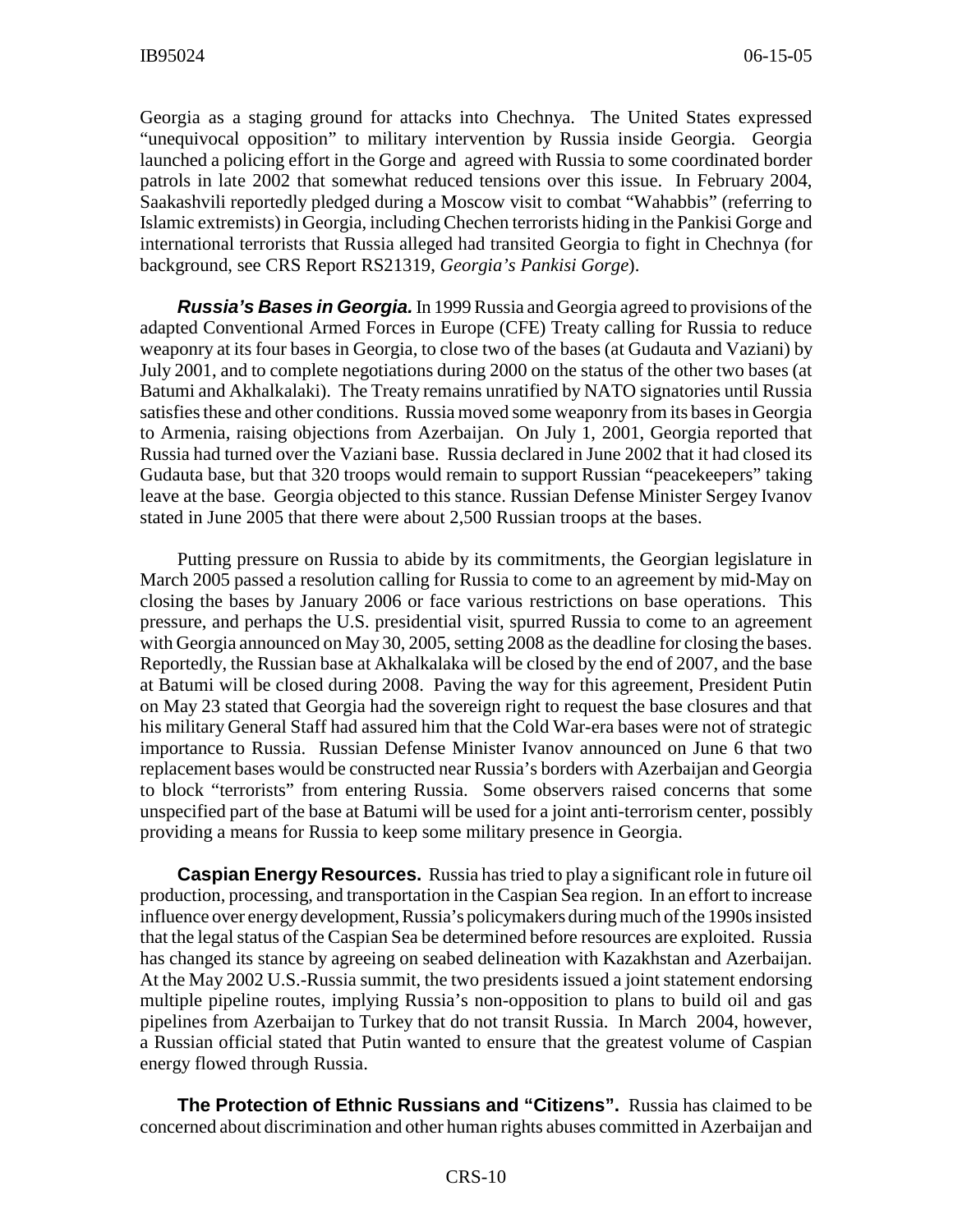Georgia against ethnic Russians and pro-Russian groups. Many observers argue that this ostensible interest in protecting human rights is a stalking horse for Russia's military-strategic and economic interests. According to the *CIA World Factbook*, ethnic Russians constituted about 3.6% of the region's population in 2002. A new Russian citizenship law enacted in 2002 made it easier to grant citizenship and passports to most residents of Abkhazia and South Ossetia. Russia's *Novosti* news service in March 2005 quoted newly elected Abkhaz "president" Sergey Bagapsh as saying that "most Abkhaz leaders are citizens of Russia, and [I am] also a citizen." Putin interfered in October 2004 in this election by appearing to favor Abkhaz "prime minister" Raul Khajimba, a former Russian security agent. However, both Khajimba and Baghapsh claimed to have won a tight race, leading some observers to suggest that many Abkhaz voters had become alarmed by Russia's heavy hand. Others point out that Baghapsh also has close ties to Russia. Moscow orchestrated a power-sharing arrangement, and the two candidates ran and won on the same ticket in a new election held in January 2005.

#### **The Roles of Turkey, Iran, and Others**

The United States has generally viewed Turkey as able to foster pro-Western policies and discourage Iranian interference in the South Caucasus states, though favoring Azerbaijan in the NK conflict. Critics of Turkey's larger role in the region caution that the United States and NATO might be drawn by their ties with Turkey into regional imbroglios. Turkey seeks good relations with Azerbaijan and Georgia and some contacts with Armenia, while trying to limit Russian and Iranian influence. Azerbaijan likewise views Turkey as a major ally against such influence, and to balance Armenia's ties with Russia. Armenia is a member of the Black Sea Economic Cooperation zone, initiated by Turkey, and the two states have established consular relations. Obstacles to better Armenian-Turkish relations include Turkey's rejection of Armenians' claims of genocide in 1915-1923 and its support for Azerbaijan in the NK conflict, including the border closing. Georgia has an abiding interest in ties with the approximately one million Georgians residing in Turkey and the approximately 50,000 residing in Iran, and has signed friendship treaties with both states. Turkey and Russia are Georgia's primary trade partners. Turkey has hoped to benefit from the construction of new pipelines delivering oil and gas westward from the Caspian Sea.

Iran's goals in the South Caucasus include discouraging Western powers such as Turkey and the United States from gaining influence (Iran's goal of containing Russia conflicts with its cooperation with Russia on these interests), ending regional instability that might threaten its own territorial integrity, and building economic links. A major share of the world's Azerbaijanis reside in Iran (estimates range from 6-12 million), as well as about 200,000 Armenians. Ethnic consciousness among some "Southern Azerbaijanis" in Iran has grown, which Iran has countered by limiting trans-Azerbaijani contacts. Azerbaijani elites fear Iranian-supported Islamic extremism and object to Iranian support to Armenia. Iran has growing trade ties with Armenia and Georgia, but its trade with Azerbaijan has declined. To block the West and Azerbaijan from developing Caspian Sea energy, Iran long has insisted on either common control by the littoral states or the division of the seabed into five equal sectors. Iranian warships have challenged Azerbaijani oil exploration vessels. Some thawing in Azerbaijani-Iranian relations occurred in early 2005 with Ilkham Aliyev's visit to Iran and the long-delayed opening of an Azerbaijani consulate in Tabriz. U.S. policy aims to contain Iran's threats to U.S. interests (See CRS Report RL32048, *Iran: U.S. Concerns and Policy Responses*).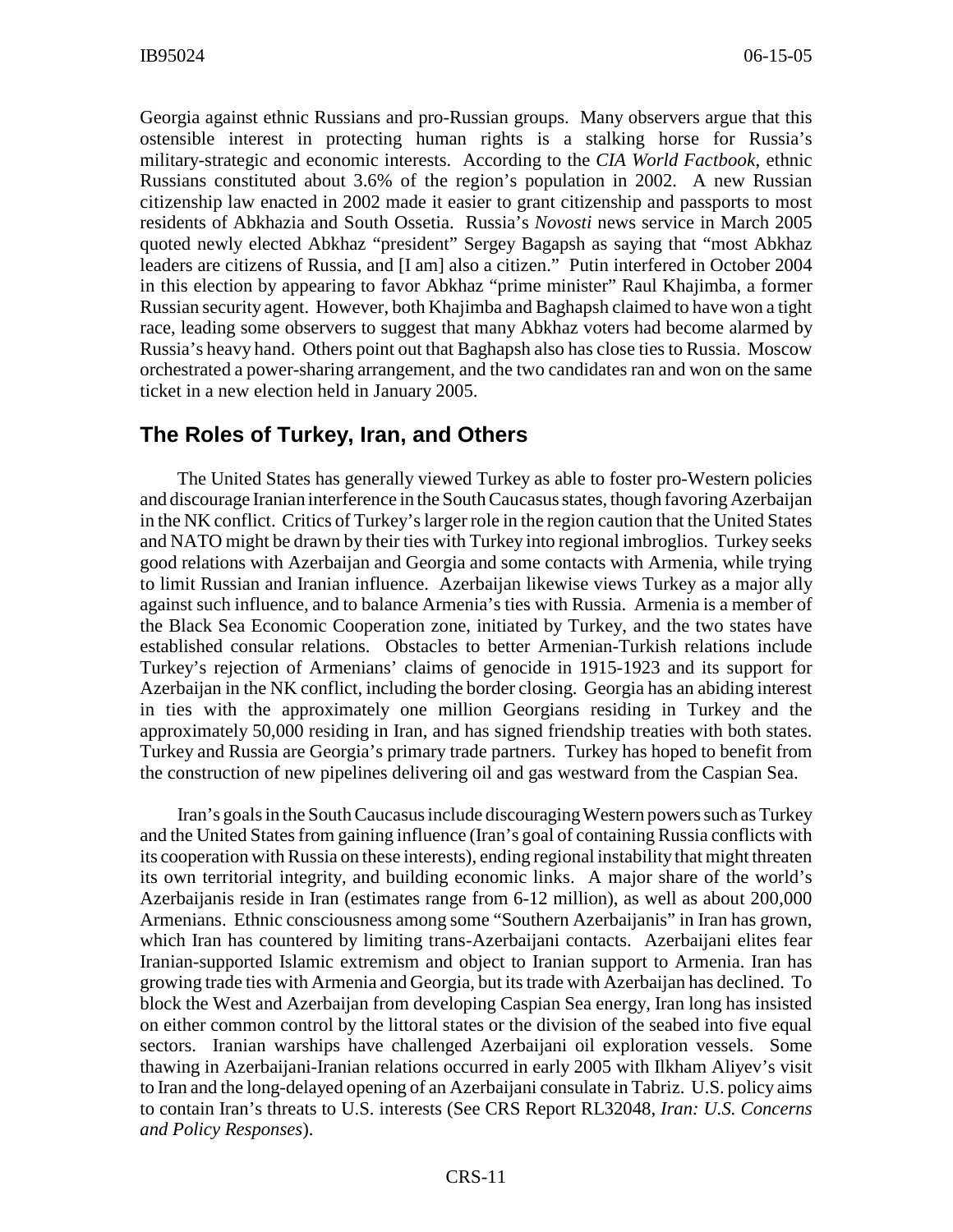Among non-bordering states, the United States and European states are the most influential in the South Caucasus in terms of aid, trade, exchanges, and other ties. U.S. and European goals in the region are broadly compatible, involving integrating it into the West and preventing an anti-Western orientation, opening it to trade and transport, obtaining energy resources, and helping it become peaceful, stable, and democratic. The South Caucasus region has developed some economic and political ties with other Black Sea and Caspian Sea littoral states, besides those discussed above. Azerbaijan shares with Central Asian states common linguistic and religious ties and concerns about some common bordering powers (Iran and Russia). The South Caucasian and Central Asian states have common concerns about ongoing terrorist threats and drug trafficking from Afghanistan. Central Asia's increasing energy and other trade with the South Caucasus will make it more dependent on stability in the region.

#### **U.S. Aid Overview**

The United States is the largest bilateral aid donor by far to Armenia and Georgia, and the two states are among the four Eurasian states that each have received more than \$1 billion in U.S. aid FY1992-FY2004 (the others are Russia and Ukraine). See **Table 1**. U.S. assistance has included FREEDOM Support Act (FSA) programs, food aid (U.S. Department of Agriculture), Peace Corps, and security assistance. Armenia and Georgia have regularly ranked among the top world states in terms of per capita U.S. aid, indicating the high level of concern within the Administration and Congress. Foreign Operations Appropriations for FY1998 (P.L. 105-118) created a new South Caucasian funding category, which still exists, to emphasize regional peace and development. The Conference Report (H.Rept. 108-792) on H.R. 4818 (P.L.108-447; Consolidated Appropriations for FY2005) directed FSA and Foreign Military Financing (FMF) funding for Azerbaijan and Georgia that matched, or nearly matched, the amount called for by the request, but somewhat boosted such requested aid to Armenia (from \$62 million to \$75 million in FSA aid and from \$2 million to \$8 million in FMF). Apparently in anticipation of congressional calls for parity, the Administration's FY2006 foreign aid budget requests the same amounts for FMF and IMET for both Armenia and Azerbaijan (\$5 million for FMF and \$750,000 for IMET). Besides bilateral aid, the United States contributes to multilateral organizations such as the International Monetary Fund and the World Bank that aid the region.

In January 2004, Congress authorized a major new development assistance program, the Millennium Challenge Account (Section D of P.L. 108-199). A newly established Millennium Challenge Corporation announced in May 2004 that Armenia and Georgia would be among the first states invited to apply for aid. Georgia was deemed eligible despite low scores on "ruling justly," "encouraging economic freedom," and "investing in people," with the Corporation arguing that the new government in Georgia appeared reformist. This assistance could dwarf that appropriated under the authority of the FREEDOM Support Act. Armenia and Georgia have received none of this aid as of mid-2005.

In perspective, cumulative EU aid to the region has totaled about \$1 billion over the past decade. However, in 2004 EU foreign ministers invited the South Caucasus states to participate in a "Wider Europe" program of enhanced aid, trade, and political ties. A World Bank/EU-sponsored donor conference that month resulted in over \$1 billion in three-year pledges for development in Georgia (U.S. pledges amounted to about one-third of the total).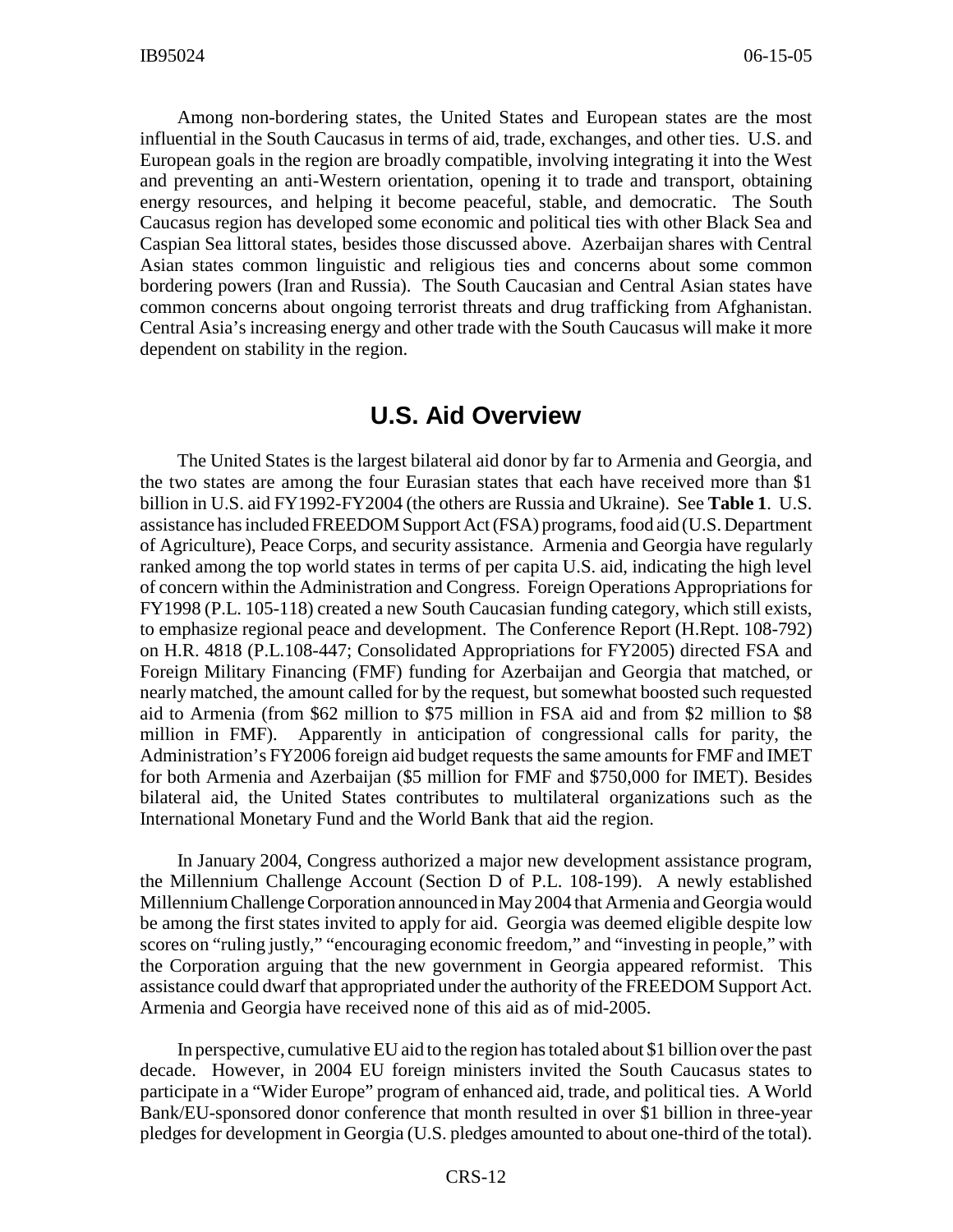## **U.S. Security Assistance**

The United States has provided some security assistance to the region, and bolstered such aid after September 11, 2001, though overall aid amounts to the countries did not increase post-September 11 as they did in regard to the Central Asian "front line" states in the war on terrorists in Afghanistan (see **Table 1**). In testimony to the Senate Armed Services Committee on March 1, 2005, Gen. James Jones, head of U.S. European Command (EUCOM), stated that "the Caucasus is increasingly important to our interests. Its air corridor has become a crucial lifeline between coalition forces in Afghanistan and our bases in Europe. Caspian oil, carried through the Caucasus, may constitute as much as 25 percent of the world's growth in oil production over the next five years ... This region is a geographical pivot point in the spread of democracy and free market economies to the states of Central and Southwest Asia."

EUCOM initiatives in the region include the Sustainment and Stability Operations Program (SSOP) in Georgia, the South Caucasus Clearinghouse, the Caspian Guard program, and the Caspian Hydrocarbons initiative. The 16-month SSOP was launched in early 2005 as a follow-on to the Georgia Train and Equip Program (GTEP; see below). Funded at \$64 million, SSOP is providing training for four battalions (2,000 troops), in part to support U.S. led coalition operations. When completed, the United States will have provided training to a major portion of Georgia's armed forces. However, Georgian media have reported that many of the U.S.-trained troops are not re-enlisting. The Clearinghouse aims to facilitate cooperation by sharing information on security assistance programs among both donor and recipient countries. Gen. Jones testified that the Caspian Guard program, launched in 2003, enhances and coordinates security assistance provided by U.S. agencies to establish an "integrated airspace, maritime and border control regime" for the littoral states of Azerbaijan and Kazakhstan. The Hydrocarbons initiative provides maritime security and crisis response and consequence management assistance to help the regional states protect their pipelines and other energy transport to the West. Gen. Charles Wald, deputy head of EUCOM, in November 2004 suggested that the Administration was exploring the possible establishment of "cooperative security locations" — sites without a full-time U.S. military presence that are used for refueling and short-duration deployments — in Azerbaijan or Georgia.

Azerbaijan and Georgia play "important" anti-terrorism roles, according to the Administration, including by sending some troops to support coalition actions in Afghanistan and Iraq. In Georgia, Congress in 1997 directed setting up a Border Security and Related Law Enforcement Assistance Program. The United States has committed millions of dollars to facilitate the closure of Russian military bases in Georgia. Congress initiated the Security Assistance Act of 2000 (P.L. 106-280) that authorized nonproliferation, export control, border, anti-terrorism, and other security aid for the South Caucasus states and earmarked such aid for Georgia.

Azerbaijani and Georgian leaders have stated that they want their countries to join NATO; much greater progress in military reform, however, will likely be required before they are considered for membership. All three states joined NATO's Partnership for Peace (PFP) in 1994. Troops from Armenia, Azerbaijan, and Georgia serve as peacekeepers in NATO-led operations in Kosovo and the latter two states support NATO-led operations in Afghanistan. There reportedly have been some fistfights and even a murder involving Armenians and Azerbaijanis during some PFP activities. NATO cancelled a PFP exercise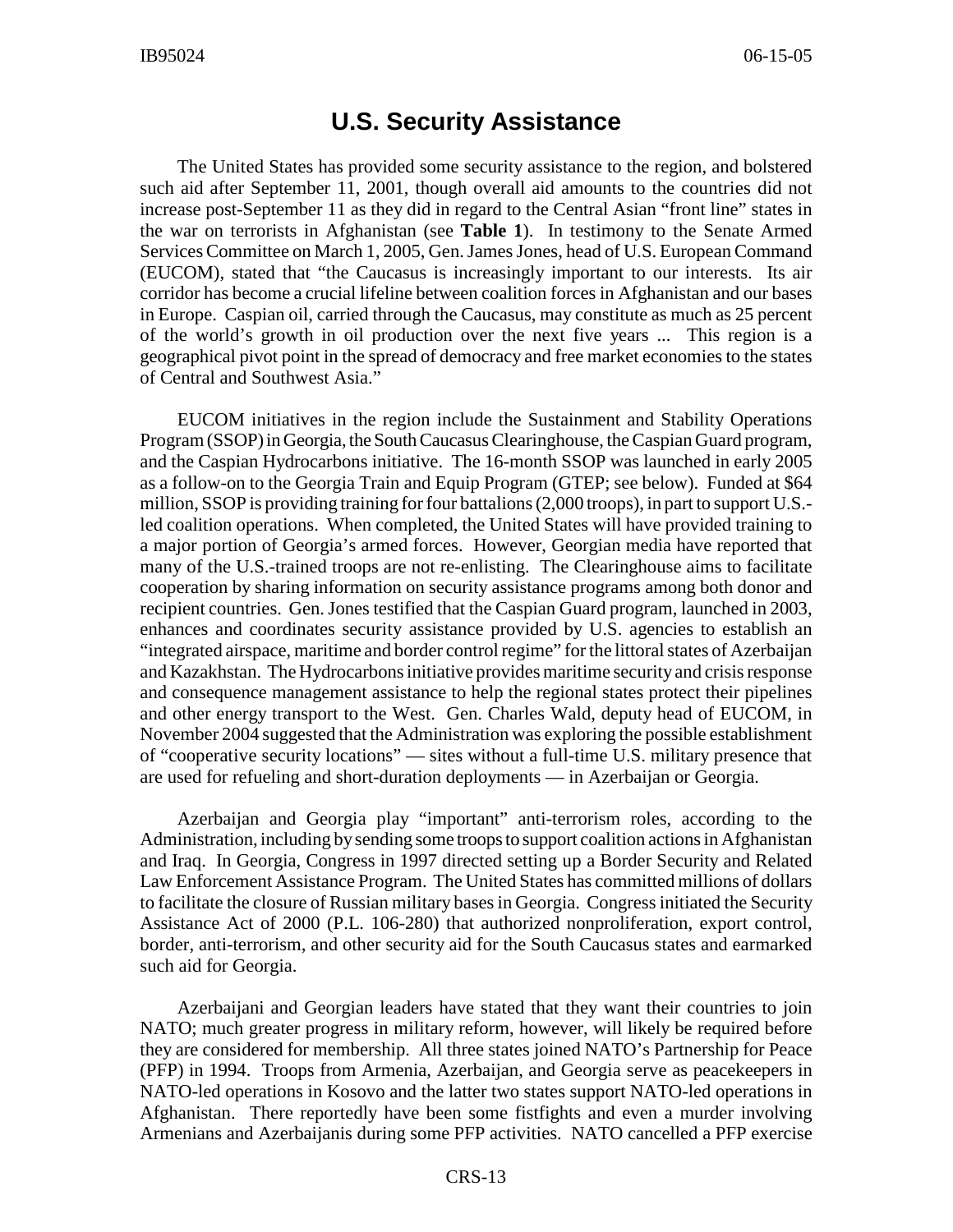in Azerbaijan in September 2004, stating that Azerbaijan had violated NATO principles of inclusiveness by refusing to host Armenian forces. The June 2004 NATO summit pledged enhanced attention to the South Caucasian and Central Asian PFP members. A Special Representative of the NATO General Secretary was appointed to encourage democratic civilmilitary relations, transparency in defense planning and budgeting, and enhanced force interoperability with NATO.

Until waived, Section 907 had prohibited much U.S. security aid to Azerbaijan, including Foreign Military Financing (FMF), and International Military Education  $\&$ Training (IMET). By U.S. policy, similar aid had not been provided to Azerbaijan's fellow combatant Armenia. From 1993-2002, both had been on the Munitions List of countries ineligible for U.S. arms transfers. The Conference Report (H.Rept. 108-792) on H.R. 4818 (P.L.108-447; Consolidated Appropriations for FY2005) directed that FMF funding for Armenia be boosted to match that for Azerbaijan (from \$2 million as requested to \$8 million). The Members appeared to reject the Administration's assurances that the disparate aid would not affect the Armenia-Azerbaijan military balance or undermine peace talks.

A \$64 million Georgia Train and Equip Program (GTEP) was carried out in 2002-2004 that U.S. officials explained would help Georgian military, security, and border forces to combat Chechen, Arab, Afghani, al Qaeda, and other terrorists who allegedly had infiltrated Georgia. Some of these terrorists allegedly had fled U.S.-led coalition operations in Afghanistan, so the GTEP was initially linked to OEF. Other reported U.S. aims include bolstering Georgia's ability to guard its energy pipelines and ensuring internal stability. The program formally ended in April 2004 (see above, SSOP).

#### **U.S. Trade and Investment**

The Bush Administration and others maintain that U.S. support for privatization and the creation of free markets directly serve U.S. national interests by opening new markets for U.S. goods and services, and sources of energy and minerals. Among U.S. economic links with the region, bilateral trade agreements providing for normal trade relations for products have been signed and entered into force with all three states. Bilateral investment treaties providing national treatment guarantees have entered into force. U.S. investment is highest in Azerbaijan's energy sector, but rampant corruption in the three regional states otherwise has discouraged investors. With U.S. support, in June 2000 Georgia became the second Eurasian state (after Kyrgyzstan) to be admitted to the WTO. The application of Title IV of the Trade Act of 1974, including the Jackson-Vanik amendment, was terminated with respect to Georgia in December 2000, so its products receive permanent nondiscriminatory (normal trade relations or NTR) treatment. Armenia was admitted into WTO in December 2002. The application of Title IV of the Trade Act of 1974, including the Jackson-Vanik amendment, was terminated with respect to Armenia in January 2005 (P.L. 108-429). (For further information, see CRS Report 98-545, *The Jackson-Vanik Amendment: A Survey*.)

#### **Energy Resources and U.S. Policy**

The U.S. Energy Department reports estimates of 1.2 billion barrels of proven oil reserves, and estimates of 4.4 trillion cubic feet of proven natural gas reserves in Azerbaijan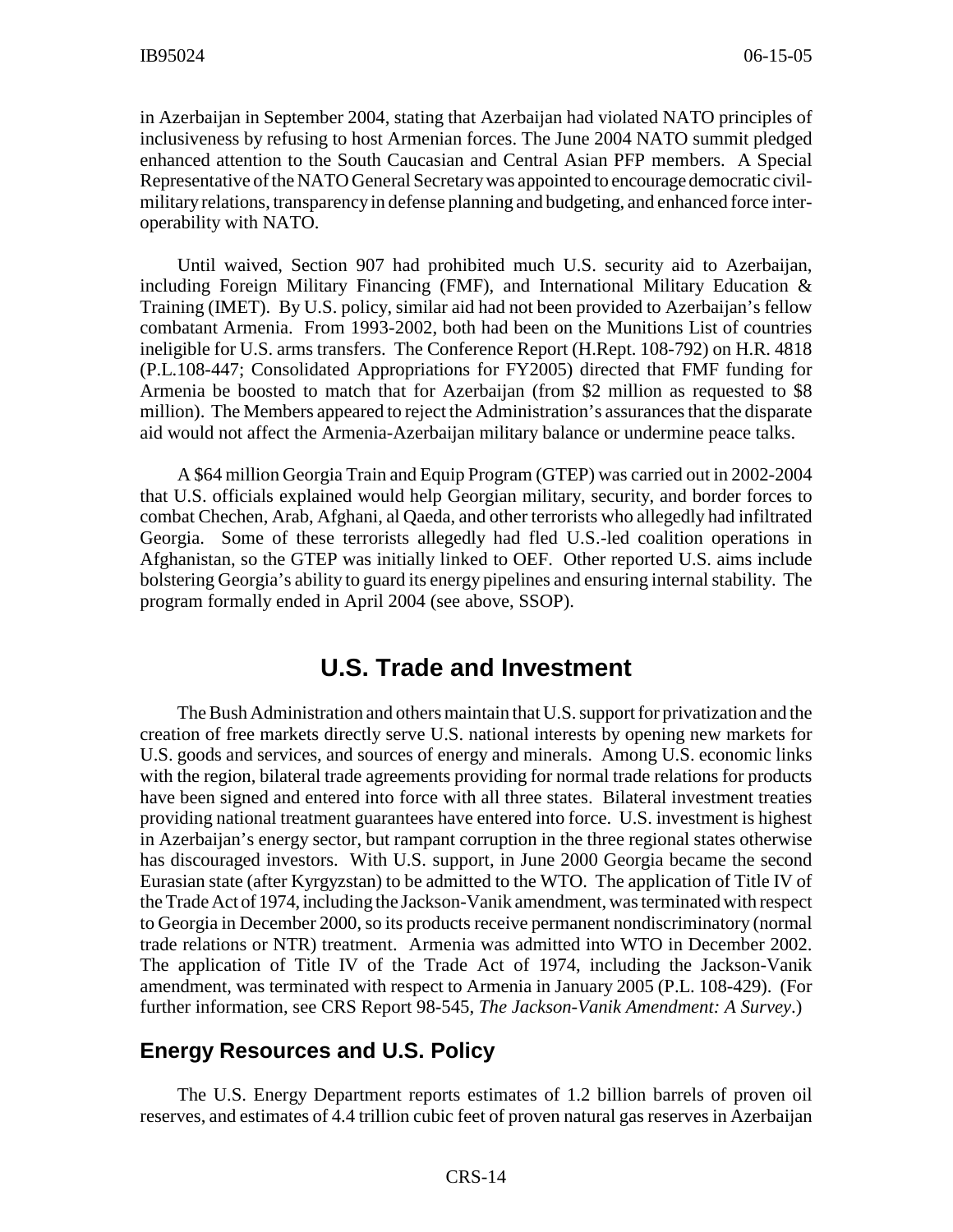(*Country Analysis Brief*, June 2002). U.S. policy goals regarding energy resources in the Central Asian and South Caucasian states have included supporting their sovereignty and ties to the West, supporting U.S. private investment, breaking Russia's monopoly over oil and gas transport routes by encouraging the building of pipelines that do not traverse Russia, promoting Western energy security through diversified suppliers, assisting ally Turkey, and opposing the building of pipelines that transit Iran. These goals are reflected in the Administration's May 2001 *National Energy Policy* report. It recommends that the President direct U.S. agencies to support building the Baku-Tbilisi-Ceyhan (BTC) oil pipeline, expedite use of the pipeline by oil companies operating in Kazakhstan, support constructing a gas pipeline to export Azerbaijani gas, and otherwise encourage the Caspian regional states to provide an appealing business climate for energy and infrastructure development.

Since September 11, 2001, the Administration has emphasized the vulnerability of the United States to possible energy supply disruptions and intensified its commitment to develop Caspian energy and the BTC pipeline as part of a strategy of diversifying world energy supplies. Critics of such a focus on the Caspian argue that oil from the region will amount to less than 4% of world supplies. U.S. companies are shareholders in three international production-sharing consortiums, including the Azerbaijan International Operating Company (AIOC), formed to exploit Azerbaijan's oil and gas fields. In 1995, Heydar Aliyev and the AIOC decided to transport "early oil" (the first and lower volume of oil) through two revamped Soviet-era pipelines in Georgia and Russia to ports on the Black Sea, each with a capacity of around 100-115,000 barrels per day. The trans-Russia "early oil" pipeline began delivering oil to the port of Novorossiisk in late 1997. The trans-Georgian pipeline began delivering oil to Black Sea tankers in early 1999.

| Table 1. U.S. FY1992-FY2004 and FY2004Budgeted Aid, FY2005      |
|-----------------------------------------------------------------|
| <b>Estimated Aid, and the FY2006 Foreign Assistance Request</b> |

| <b>South Caucasus</b><br><b>Country</b> | FY1992-FY2004<br><b>Budgeted Aid</b> <sup>a</sup> | FY2004 Budgeted<br>Aid <sup>a</sup> | <b>FY2005</b><br>Estimate <sup>c</sup> | <b>FY2006</b><br><b>Request<sup>c</sup></b> |
|-----------------------------------------|---------------------------------------------------|-------------------------------------|----------------------------------------|---------------------------------------------|
| Armenia                                 | 1,487.6                                           | 79.82                               | 80.7                                   | 63.19                                       |
| Azerbaijan                              | 500.11                                            | 49.63                               | 52.61                                  | 48.13                                       |
| Georgia                                 | 1,409.0                                           | 93.93                               | 103.72                                 | 85.25                                       |
| Total                                   | 3,396.71                                          | $223.38^{b}$                        | 237.03                                 | 196.57                                      |

(millions of dollars)

**Sources:** State Department, Office of the Coordinator for U.S. Assistance to Europe and Eurasia; State Department, *U.S. Government Assistance to and Cooperative Activities with Eurasia: FY2003 Annual Report,* January 2004.

a. FREEDOM Support Act and Agency budgets; b. Caucasus Regional funds are included in the total. c. FREEDOM Support Act and other Function 150 funds (does not include Defense or Energy Department funding or funding for exchanges).

The Clinton Administration launched a campaign in 1997 stressing the strategic importance of the BTC route as part of an "Eurasian Transport Corridor." In November 1999, Azerbaijan, Georgia, Turkey, and Kazakhstan signed the "Istanbul Protocol" on construction of a 1,040-mile BTC oil pipeline. In August 2002, the BTC Company was formed to construct, own, and operate the oil pipeline. BTC hopes to begin loading tankers